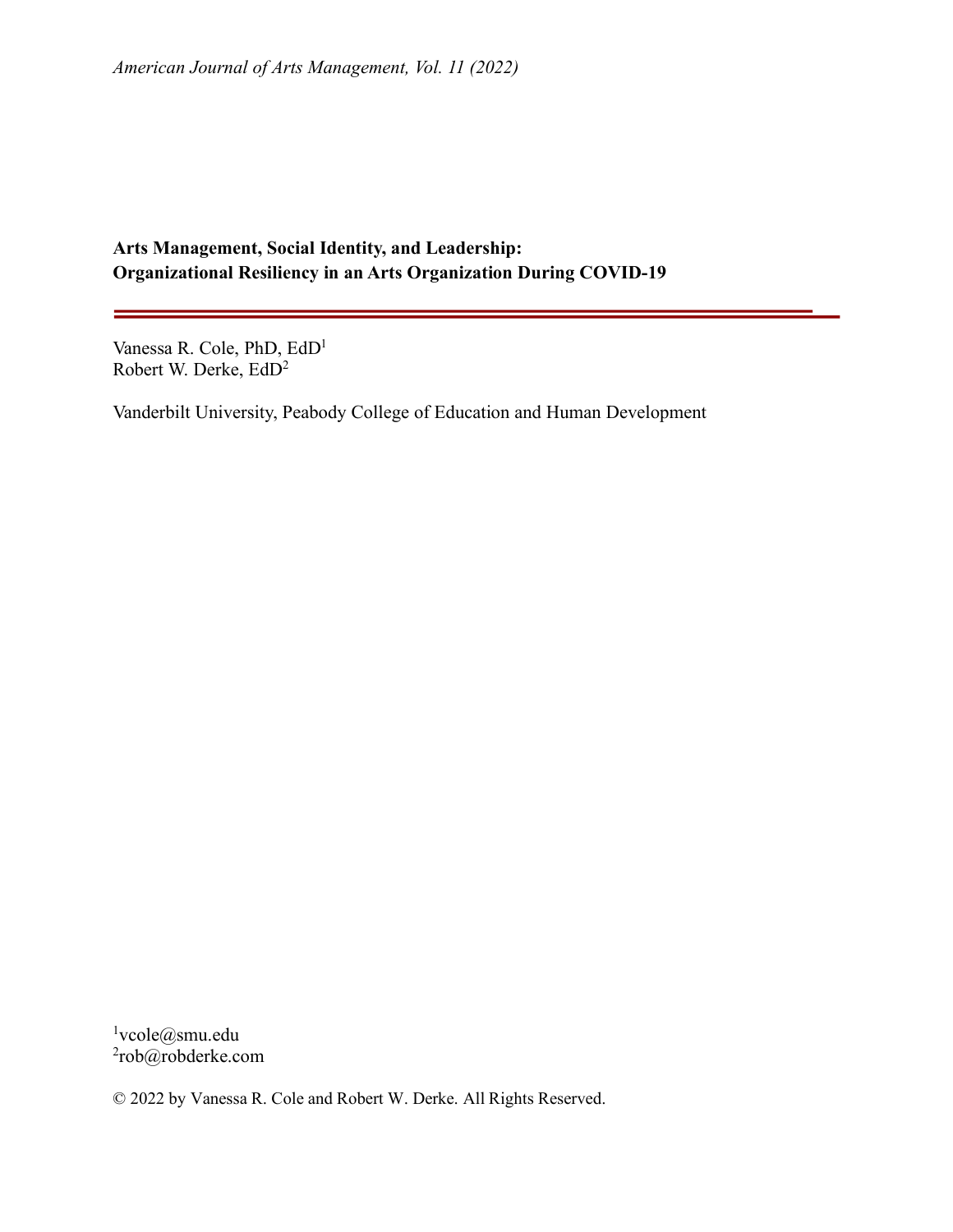### **Abstract**

Battery Dance is an international nonprofit dance company based in New York City that pivoted their performance, education, and social justice programming to a virtual environment when most arts nonprofits ceased operations during lockdown at the beginning of the COVID-19 pandemic in March 2020. This context provides a unique opportunity to examine organizational resiliency as the product of intergroup relationships where leaders and followers construct joint identities as a form of sensemaking when faced with threats and challenges. A mixed-method research design using Social Identity Theory as a framework utilized the Social Identity Analysis Scale and Identity Leadership Inventory to examine resiliency as a social construct defined by a shared understanding of the fundamental, distinguishing, and innate essence of a nonprofit arts organization. Findings showed that inspirational motivation and leader prototypicality significantly predicted organizational resiliency; creative effort significantly predicted creative performance; and that shared identity moderated creative effort and creative performance. Additionally, subjects showed a high degree of perceived outgroup homogeneity, which produced a *sensemaking attribution error* that may cause a cognitive dissonance when relational identities emphasize false interpretive structures that define the organization's distinctiveness. Findings confirmed the Social Identity Theory assertion that group identification is a driver behind an organization's potential for organizational resiliency and can be leveraged to inform the design of nonprofit artistic programming and operations.

*Keywords:* intergroup relations, leadership, nonprofit arts management, organizational culture, organizational resiliency, social identity, work teams

### **Introduction**

Battery Dance is a nonprofit dance company and arts education organization founded in 1976 and based in New York City. They have continued their programming and operations throughout the most challenging period that the arts industry has faced in recent times. Considering that countless organizations struggle to negotiate months of unpaid rent, and a February 2021 report by the New York State Comptroller found that two-thirds of arts, entertainment, and recreation jobs in the city were lost in 2020, it becomes clear that the COVID-19 pandemic has devastated New York's arts sector (Bishara, 2021). By contrast, Battery Dance has continued to provide services by adapting their performance and education programs to comply with limitations imposed by New York City and State health mandates and restrictions.

Battery Dance has performed in 70 countries across six continents in cooperation with U.S. embassies, consulates, and local host institutions. The annual Battery Dance Festival is NYC's longest running free public dance festival and has showcased over 350 international companies reaching over 200,000 audience members free of charge while providing a platform for emerging choreographers over the past four decades. Battery Dance has also worked to diffuse conflict and inspire youth in underserved communities throughout NYC and around the globe with their Dancing to Connect program. Fueled by their efforts to ignite a movement across geographic, social, and cultural boundaries, dancers teach the tools of choreography to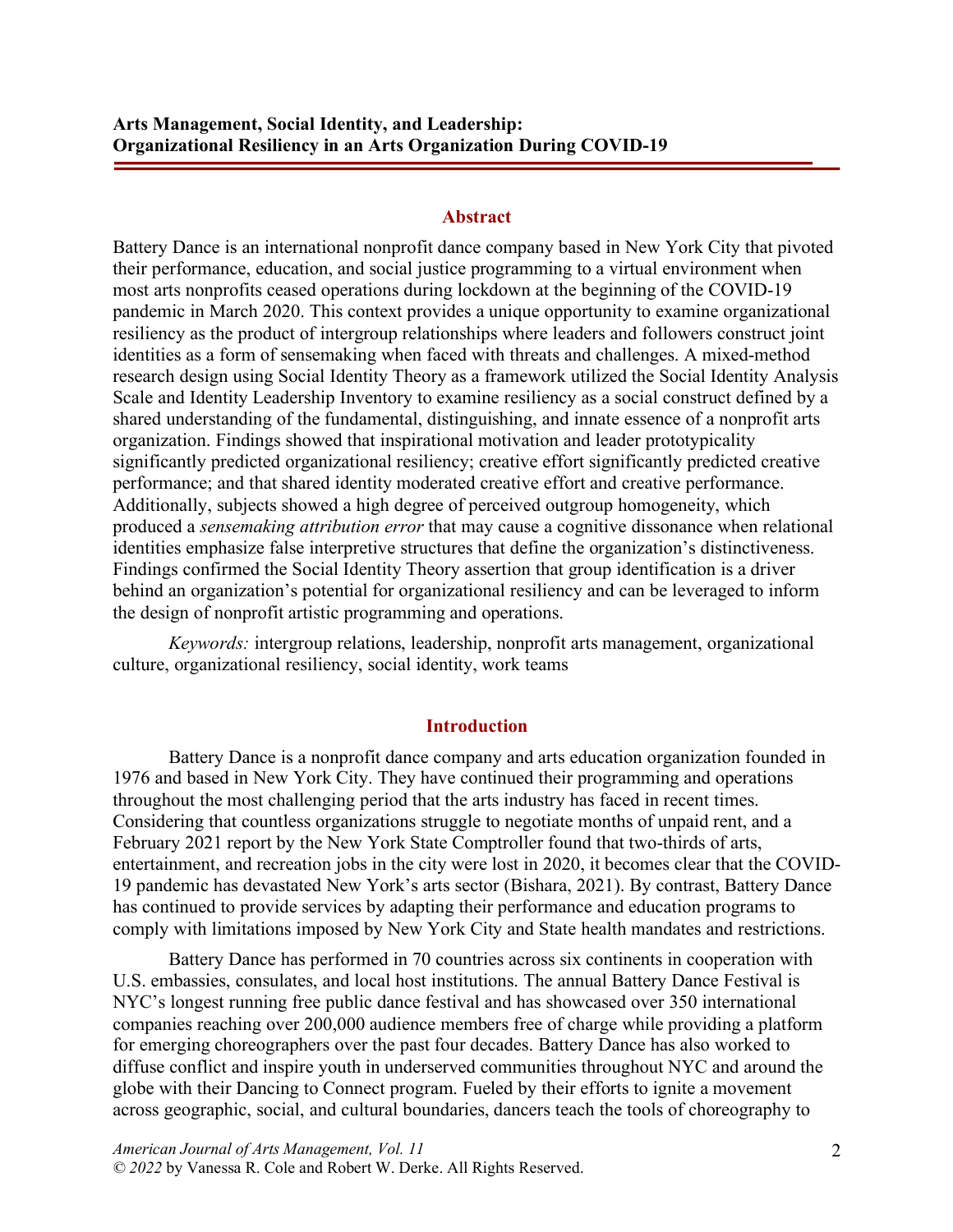young people who have experienced war, poverty, prejudice, sexual exploitation, and severe trauma as refugees. They have worked with girls rescued from sex trafficking in India, Roma youth from one of Romania's worst slums, North Koreans who risked their lives to defect, and a gifted young dancer fighting to survive against insurmountable odds in Iraq. Whether in New York City, Germany, Afghanistan, or the Congo, students and teachers experience an abundance of creativity and surprising transformations as participants use dance as a vehicle to tell their stories and unlock emotions born from some of the world's most challenging life experiences.

In addition to executive and board leadership and administrative staff, key stakeholders of Battery Dance include dancers who take on multiple roles as performers, educators, and program facilitators. Dancers were recognized for their work when Dancing to Connect was featured in the prize-winning documentary Moving Stories, which was shown in April 2021 as part of Carnegie Hall's Voices of Hope series. Considering the audiences that Battery Dance reaches around the world, their mission of "artistic excellence and social relevance" is clearly making an impact on a global scale.

## **Challenges to Practice**

Prior to COVID-19, Battery Dance produced 25 company performances, 40 dance works, 217 artist collaborations, and 850 workshop hours engaging over 2,300 youth and 24,130 audience members in 13 countries across four continents during their 2018-2019 season. The pandemic put an abrupt halt to their normal operations and forced them to make choices that will ultimately define the future of their organization, its members, and thousands of participants around the world.

Battery Dance took immediate steps to modify their operations as NYC became one of the first US cities to go into lockdown. An all-hands meeting in March 2020 resulted in a decision to make a complete pivot to virtual programming for all education and performance programs. This pivot included their annual Festival, which still maintained an international presence with dance companies submitting videos of their work. In addition to retrofitting their studio space with HVAC components that comply with COVID-related health regulations, a grant allowed the organization to purchase technical gear so dancers could record and upload videos from home. Not only did this allow them to continue their work in a virtual environment, it resulted in the creation of two new programs: Battery Dance TV, which kept dancers engaged with their creative-self and provided an outlet for sharing their work with virtual audiences, and a virtual meditation and movement program for healthcare workers working on the front lines of the pandemic.

Battery Dance is making a large impact across the communities they serve, yet they are a relatively small nonprofit compared to large arts institutions in NYC. Resident performance companies at Lincoln Center were forced to cease operations, reduce salaries, and furlough many of their employees and artists (Kazakina, 2020). By contrast, Battery Dance was small enough to quickly pivot as an agile organization responding to crisis, yet large enough to complete their operational adjustments while keeping everyone on the payroll. Based on the challenges that Batter Dance faced throughout the first year of the COVID-19 pandemic, this study aims to understand how their response to adversity reflects their capacity to be resilient as a nonprofit arts organization serving local and international communities.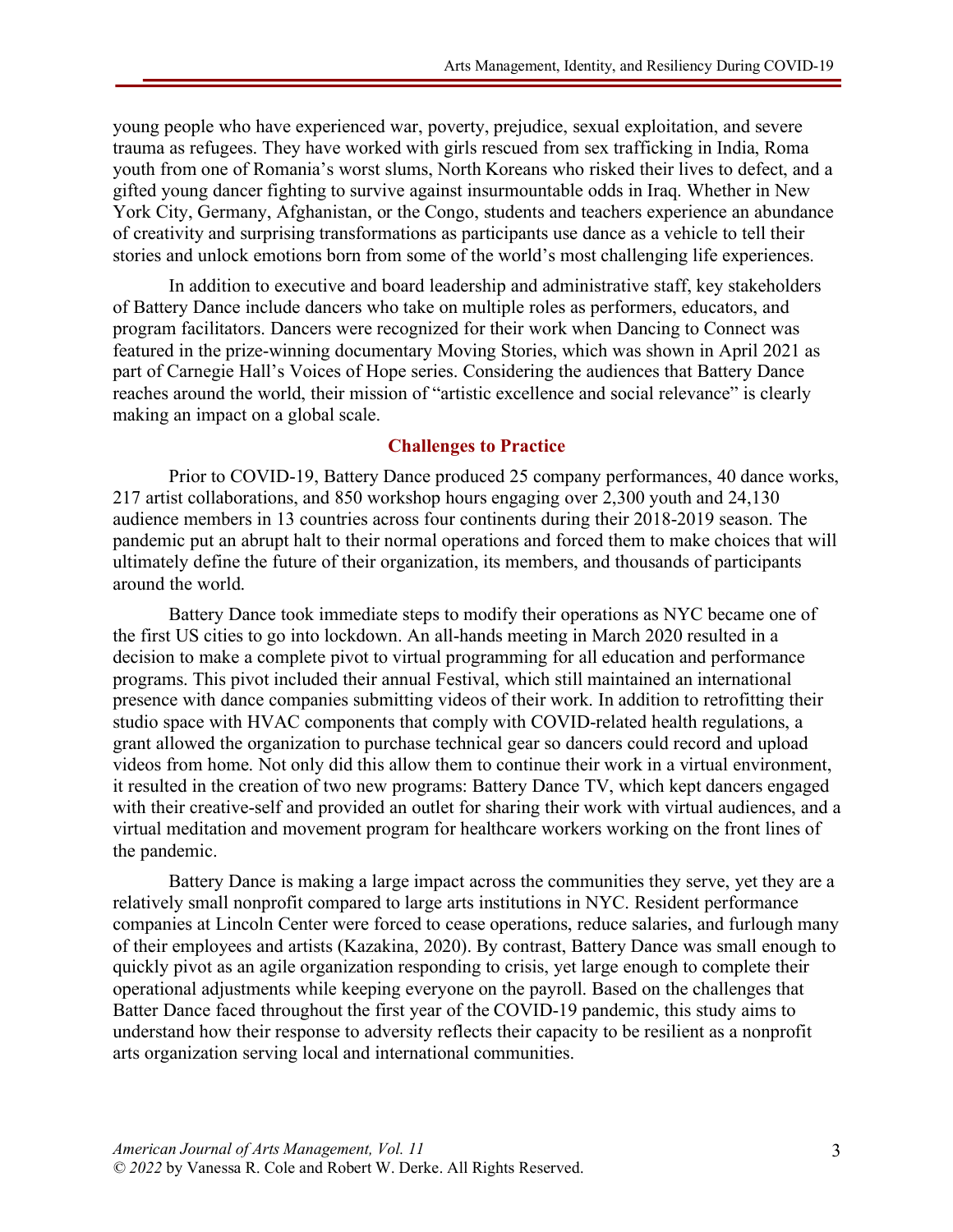#### **Organizational Resiliency and Social Identity**

Prior research provides a range of conceptual models that measure and define organizational resiliency. If using Ilseven and Puranam's (2021) measure of organizational resiliency based on performance outcomes, it is clear that Battery Dance is resilient when measured by operational outcomes and resource management. At the very least, their adaptations to adversity maintained their capacity to engage with stakeholders throughout the first year of the pandemic. Hillmann and Guenther's (2021) meta-analysis offers an integrative model that expands the definition of organizational resilience by measuring the ability of an organization to maintain functions and quickly recover from adversity by mobilizing the necessary resources and behaviors to recover and learn from a change phenomenon. Similarly, the Organizational Resilience Capability Assessment published by the International Consortium for Organizational Resilience determines resilience using a capacity and behavioral framework that includes strategic leadership, a healthy culture with a commitment to shared beliefs, resource management, risk mitigation, and continual improvement (ICOR, n.d.).

In the context of nonprofit arts organizations, it is critical to view resilience as a process rather than an outcome after recovering from adversity, which enables the organization to provide uninterrupted services to their constituents through a shared commitment to the mission, transformational leadership, hope, and optimism (Witmer & Mellinger, 2016). This process is people driven and draws on the core principles of intergroup relations, whereby social processes among parts of organizations influence group-member responses to adversity and their capacity for organizational resilience, making organizational resiliency in large part dependent upon the product of intergroup relationships that define organizational identity (Kahn et al., 2018). For the purposes of examining Battery Dance, resiliency is a social construct defined by a shared understanding of the fundamental, distinguishing, and innate essence of the organization (Albert & Whetten, 1985), and its ability to utilize crisis-driven change for improvement (Weick, Sutcliffe, & Obstfeld, 2008). A successful crisis-driven change may also include an opportunity to anchor organizational identity or adapt organizational identity (Ishak & Williams, 2018). The potential for an organization's operational and mission-related success that results from anchoring or adapting identity will rely on the salience, stability, and consistency of the organization's culture, which constructs identity through shared values, beliefs, structures, and processes (Ashforth, 1985).

The process of anchoring and adapting identity, constructing shared identity, and strengthening intergroup relations all utilize the core elements of Social Identity Theory (SIT), which Ashforth and Mael (1989) define as the perception of oneness with a group of persons that emerges from the categorization of individuals, the distinctiveness and prestige of the group, the salience of outgroups, and the factors that are associated with group membership and the activities that are congruent with their identity. These activities form the basis for participating in organizational processes that embody an individual's identity and form the perception of self and others. As Battery Dance seeks to emerge from the pandemic as strong as possible, it will be their willingness to question how organizational values are embodied and enacted upon through a shared identity that can be "key to how an organization demonstrates resilience" (Ishak & Williams, 2018). Creative effort will be crucial in the pro-active pursuit and learning of new ideas and approaches to improve the creative performance of group members during the development of practical solutions to challenges (Hirst, van Dick, & van Knippenberg, 2009). Consistent with this rationale, we propose the following hypotheses: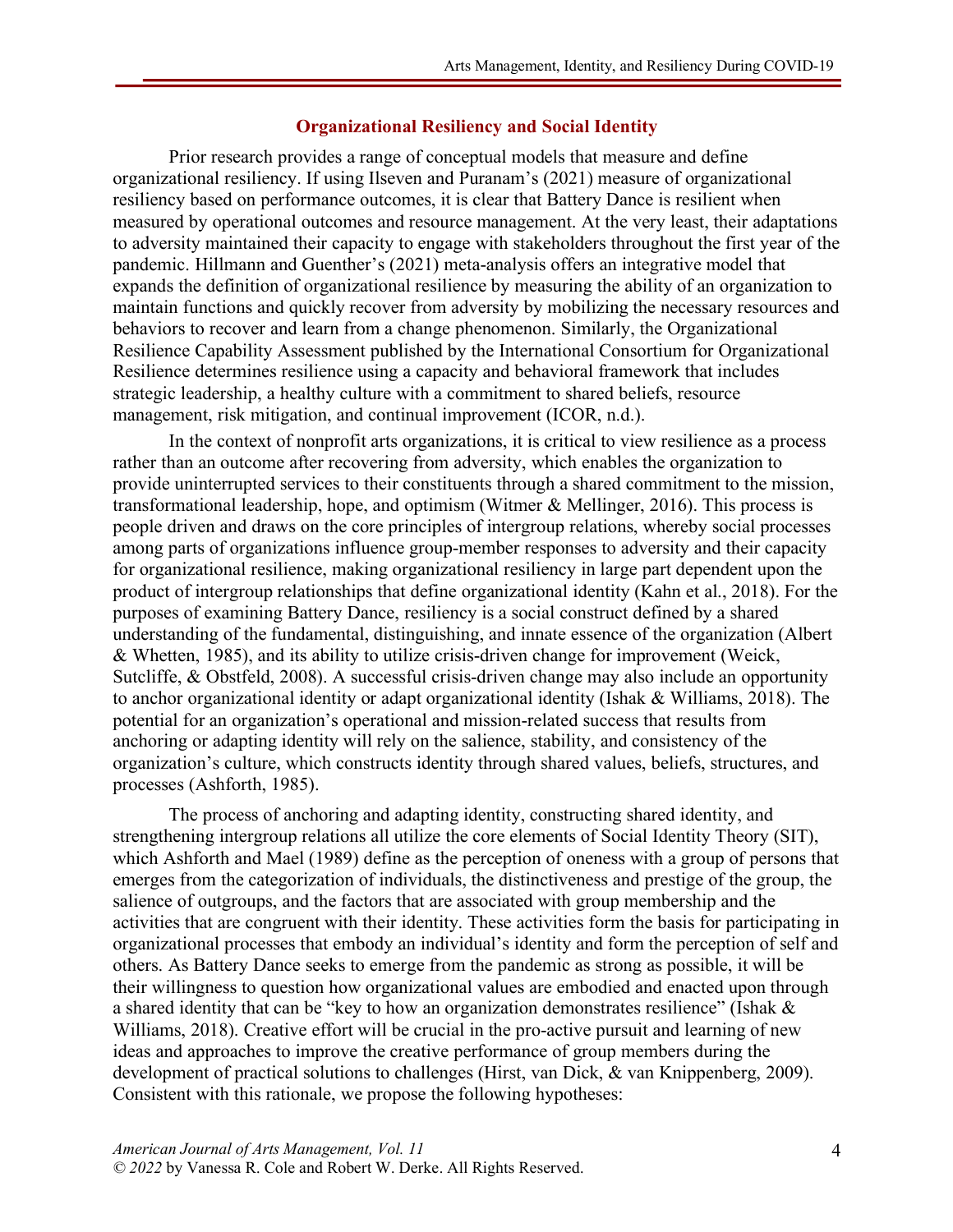*Hypothesis 1A:* Organizational resiliency can be predicted by inspirational motivation and levels of perceived leader prototypicality.

*Hypothesis 1B:* Creative performance can be predicted by creative effort*.*

*Hypothesis 1C:* Creative effort can be predicted by organizational self-identification.

Much of the empirical evidence presented in SIT literature focuses on two ends of an operational spectrum; one end examines paid corporate employees and the other examines identity formation among unpaid individuals or fans with shared interests, hobbies, or sports teams. Battery Dance resides in a unique place along this spectrum given that they employ fulltime salaried staff members, yet their mission-driven programs rely heavily on the dedication and expertise of artists who work and receive payment on a seasonal or per-project basis. Unlike hobbyists who don't expect to be paid, and corporate employees that receive full-time compensation, dancers may consider the added value of their artistic identity as Battery Dance members despite the reality that they cannot survive in NYC if they rely on Battery Dance as their sole source of income. This is a fairly common model among small arts organizations, and a deeper understanding of how this impacts organizational identity and resiliency might provide evidence for re-evaluating how leaders of similar organizations structure and value various roles throughout their organization.

## **Origins of Social Identity**

SIT is deeply rooted in the sociology work of Durkheim (1895), who saw shared meaning as an integral component for understanding social behavior. Meaning-making as a way to interpret events or phenomena within an organization then becomes operationalized in the context of *the generalized other* as organized communities give an individual a unity of self through social activities and systems where individual members relate to one another (Mead, 1934). Symbolic interactionists influenced by Mead contend that socially shared meaning develops through interaction among social actors, and these interactions continually modify social representations and perceptions (Tindale, Meisenhelder, Dykema-Engblade, & Hogg, 2001). As evidenced by Sherif's (1936) work, there is a large degree of judgement convergence across a group of individuals in the absence of any real physical cues, showing that meaningmaking develops through dynamic social interactions rather than only being limited to the physical environment.

Organizational activities can be viewed as a continuous series of opportunities for shared cognition and sensemaking as a way to make sense of shared experiences during normal operations and during times of crisis and uncertainty. Weick's (1993) work examining the Mann Gulch tragedy offers a unique lens to consider how Battery Dance leaders, staff, and dancers engaged in a sensemaking process as they retooled their operations in response to COVID-19. In one respect, Battery Dance members had to "drop their tools" much like several Mann Gulch smokejumpers were instructed to do as their leader made a split-second decision to try and save his crew as flames quickly approached. Rather than the handheld tools that the smokejumpers needed to drop in an instant attempt at sensemaking, dancers were forced to relinquish a shared space and the intimacy of touch as they attempted to maintain their connection to audiences, students, and each other. Failure to do so would have resulted in the death of the organization. Although the members of Battery Dance adapted to challenges in a very short time, these adaptations provide the situational context to study how dropping their tools impacted individual and shared identity across the organization. Meaning-making and sensemaking allow an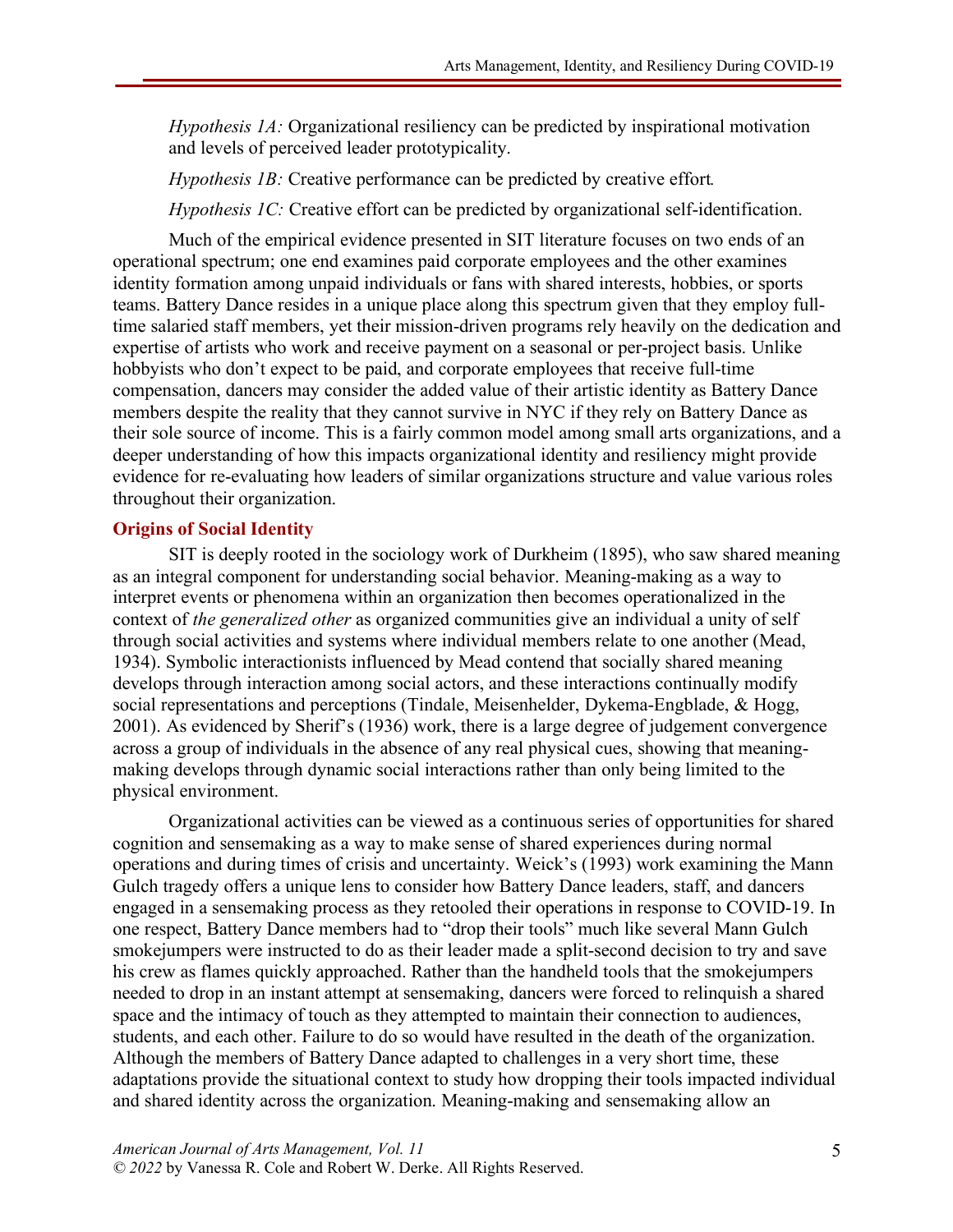organization to maintain operations during a time of crisis, and because this process relies on transformative leadership endorsement to strengthen shared identity, SIT provides a framework for examining how individual role identity and collective group membership can be operationalized (Hogg et al., 2005).

## **Social Identity Theory and Organizations**

The ability of an organization to overcome unprecedented challenges will be determined by their collective efficacy (Bandura, 1997), built upon a shared belief in their joint capability to design and execute a course of action leveraging "performance accomplishments, vicarious experience, verbal persuasion, and physiological states" (Bandura, 1977). Intergroup relations will play a major role in forming these beliefs, and a social identity approach provides a perspective where effective leadership plays a critical role in a process that pivots around psychologically salient group membership (Hogg et al., 2005; Lord & Hall, 2005).

Vygotsky's (1978) sociocultural learning theory offers a deeper understanding of organizational meaning-making as intergroup relations provide an opportunity to construct things for one another by collaboratively creating a culture of shared artefacts with shared meanings. Intergroup relationships and activities then create the reflexive discourse that drives cognitive development (Kozulin & Presseisen, 1995). The move to develop a model of the social group and intergroup behaviors as influenced by collective self-conceptualization and social identity was made by Tajfel (1981), who showed that relationships between groups are largely determined by the context in which they arise.

### *Categorization, Roles, and Identity*

The core of one's identity includes self-categorization as an occupant of a role, much like a dancer is to their company. While role identity resides in the differences in perceptions and actions that define a role as it relates to counter-roles, social identity considers the uniformity of perception and action among group members (Stets & Burke, 2000). Rather than occurring in isolation, social identities embody the meanings that a person attributes to the self as an object in a social situation as understood and defined by interactions with others (Burke & Tully, 1977). This meaning-making process involves individuals categorizing themselves as part of a structured society that exists in relation to other contrasting categories and among intergroup and intragroup relationships (Abrams & Hogg, 1990).

It is through a process of self-categorization that an identity is formed (Stets & Burke, 2000), and it is critical to understand how individuals must balance the role of self-identity and social identity as they search for attributes that give value to their group membership (Sharma  $\&$ Sharma, 2010). Therefore, social identity within an organization relies on the *meta-contrast principle,* where fit and identity is determined by the ingroup similarities that differentiate selfcategorization based on an individual's perception of how they compare to outgroups (Turner, Hogg, Oaks, Reicher, & Wetherell, 1987). Role identity then becomes a defining framework component when evaluating one's relational self, and collective selves are then defined in terms of group membership where self-value becomes dependent on the perception of how an individual's category and group membership provides distinctiveness as compared to others (Lord, Gatti, & Chui, 2016). This may have a large impact on the way dancers at Battery Dance self-categorize as artists and educators within the organization, how they balance these roles in relation to the organization's programmatic areas of focus, and how this may or may not compete with their need or desire to work with other dance companies or businesses outside of the arts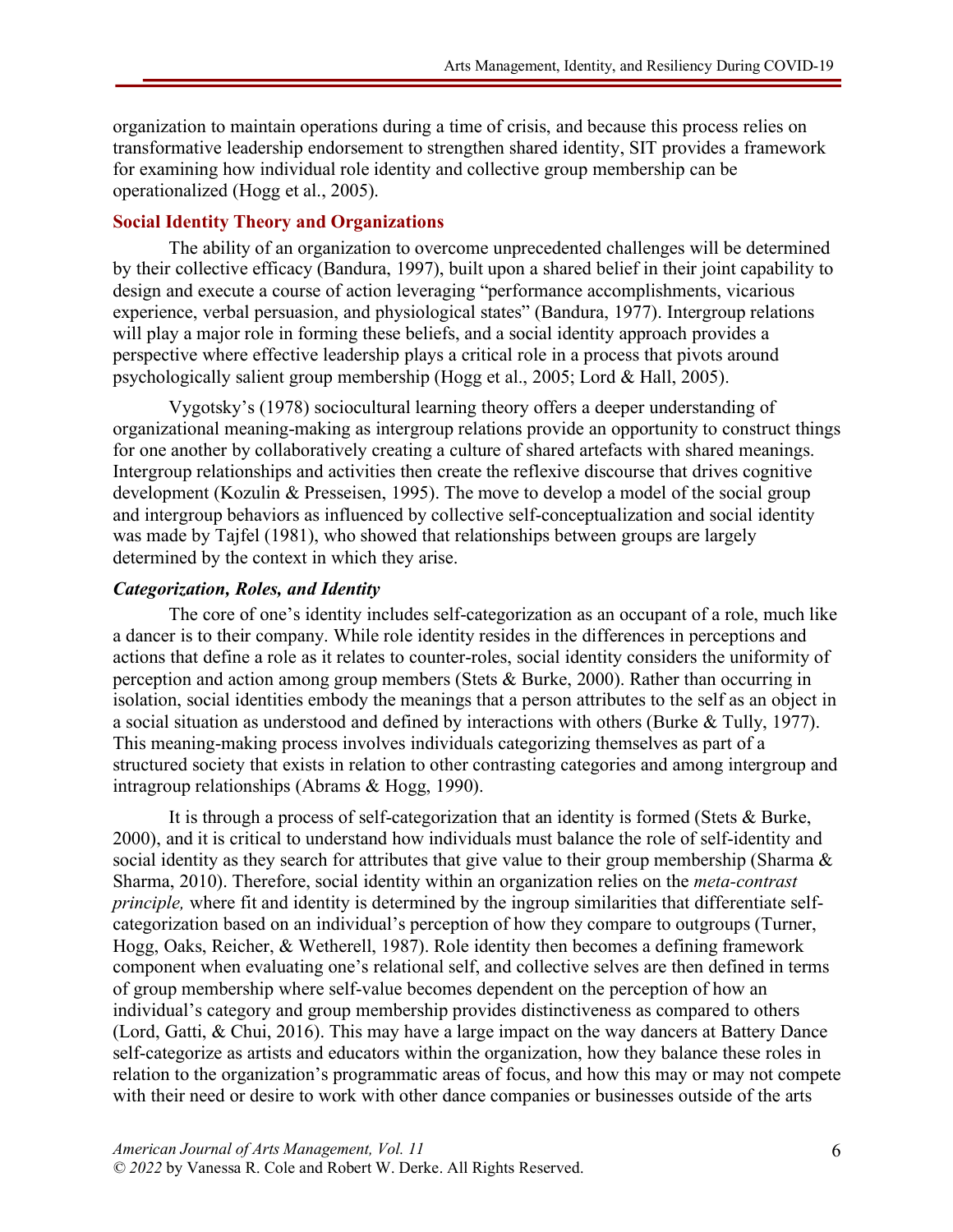sector. Additionally, self-categorization reduces the perceived level of threat caused by uncertainty because it transforms and assimilates the self within a structured group prototype that allows members to negotiate attitudes, beliefs, and behaviors that have been collectively sanctioned by the group (Hogg & Terry, 2000).

# *Prototypicality and Depersonalization*

Prototypes are a cognitive representation of context-dependent features that describe and prescribe attributes of group membership where members who are no longer represented solely as unique individuals embody exemplary features of the group's ideals and values (Hogg  $\&$ Terry, 2000). People categorize themselves and others in terms of relevant ingroup or outgroup prototypes by optimizing the balance between minimizing differences among people in the same group, and maximizing distinctiveness between themselves and outgroups (Tindale et al., 2001). Empirical evidence from Marques, Abrams, Paez, and Martinez-Taboada (1998) showed that subjective group dynamics form the social categorization process as group members evaluate other groups based on their desire to legitimize the value of their social identity.

The founder and artistic director of Battery Dance, whose name has become synonymous with the organization, might then be considered an embodiment of the group's ideals and an example of prototypicality that distinguishes group members from others. Social categorization cognitively distinguishes ingroup members from others through a process of depersonalization, which assimilates members to the ingroup prototype by aligning behavior and self-perception with group norms utilizing empathy, cohesion, cooperation, and mutual influence (Hogg  $\&$ Terry, 2000). Assimilating with the group may or may not occur by a member who does not identify with an organization's primary area of focus, regardless of how well they are able to perform their job function in service of the organization's mission. Considering the multiple artistic, educational, and administrative roles that group members play at a nonprofit arts organization, aligning behavior with identity and programming may become critical to organizational resiliency at Battery Dance.

The categorization process suggests that group cohesion and solidarity is not only a result of positive attraction among group members, but brought about by categorization-based depersonalization and favorable self-evaluation (Tindale et al., 2001; Turner et al., 1987). At a basic level, making the distinction between "us and them" salient in group identity and discourse automatically changes the way people see each other (Tajfel & Wilkes, 1963). Once this distinction is made and operationalized within the social categorization process, group members view all outgroups with a high level of homogeneity, regardless of how disparate these external groups may be when objectively measured against criteria that defines an organization's mission, size, history, or context (Judd & Park, 1988). Thus, we propose

*Hypothesis 2:* Self categorization and depersonalization are positively related to organizational self-identification*.*

*Hypothesis 3:* Distinctiveness is positively related to organizational self-identification.

# *SIT and Leadership*

Social identity theory posits that the most effective leader-member relationship will depend on how strongly members identify with the group in the wider social context of the organization (Hogg et al., 2005; Hogg, Rast, & van Knippenberg, 2012). This process is dynamic and situationally sensitive as it locates the self in the social world where leadership identities are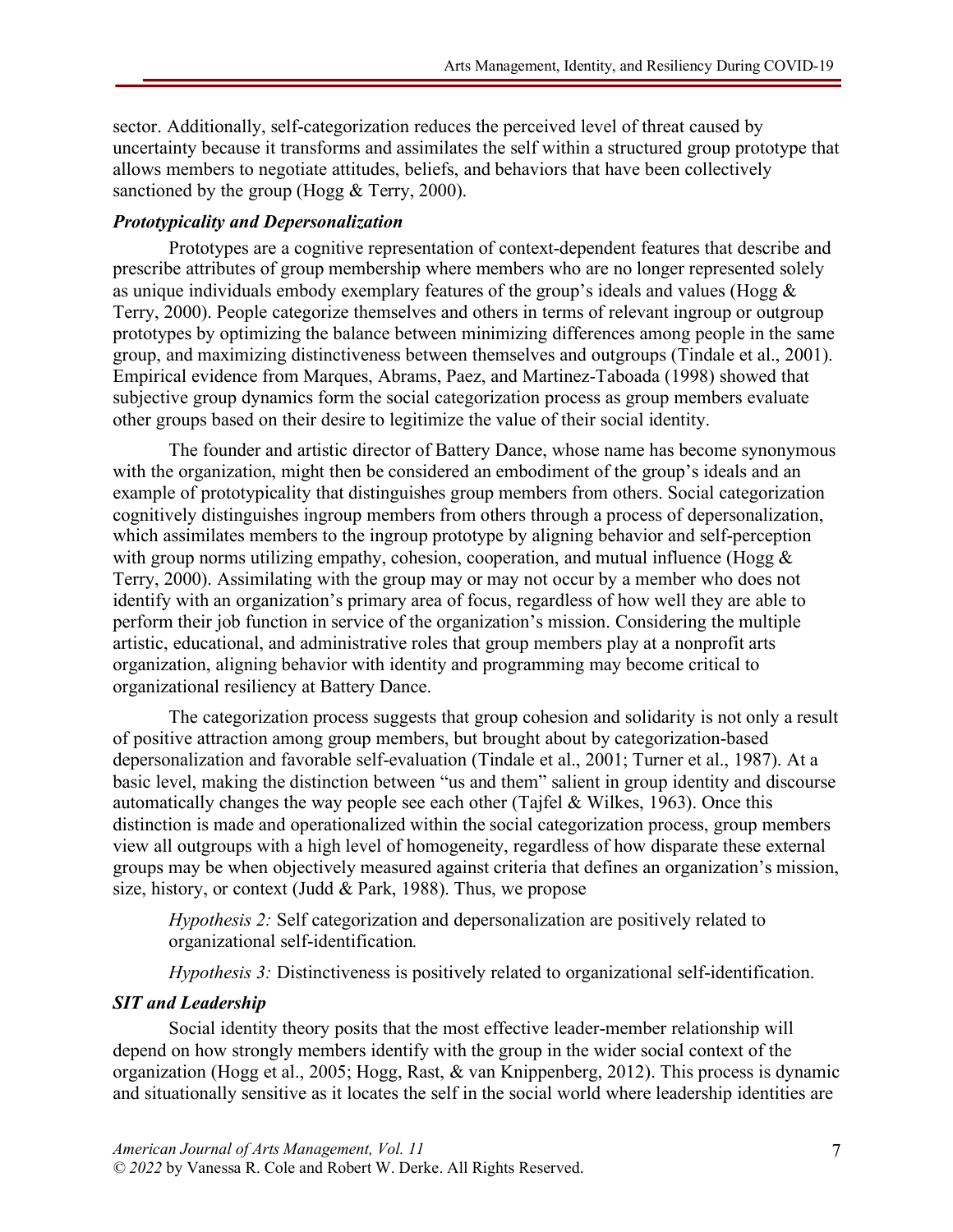constructed over time by trying out provisional identities and refining them over time based on task and social feedback that links the past and present to the future (Ibarra, 1999; Lord et al., 2016). The cognitive basis for determining the extent to which group members endorse their leader relies on a leader's transformational ability to foster organizational identity as an important component of group membership where social comparisons are prioritized at the intergroup level rather than the interpersonal (Hogg et al., 2005). As group identity increases, leadership endorsement and perceptions of leadership effectiveness increasingly rely on perceptions of leader prototypicality as both a leader and a member of the group (van Knippenberg & van Knippenberg, 2005). Correspondingly, as group salience increases among members of an organization, leadership depersonalization is associated with an increase in favorable leadership evaluations governed by group prototype (Hogg et al., 2005). These perceptions reflect a group's willingness to follow a leader beyond cognitive factors, and includes critical motivational reactions that a leader elicits across all levels of an organization (Lord & Hall, 2005). Eliciting motivational reactions is a key function of leadership and is especially evident in contexts where leaders play a critical role in determining and managing their organization's identity (Voss, Cable, & Voss, 2006). This function gives leaders the ability to become "entrepreneurs of identity" when challenges demand creative responses to external threats (Steffens, Haslam, Ryan, & Kessler, 2013).

Prototypical leaders are intrinsically persuasive by virtue of the depersonalization process that assimilates members' behavior to the group member prototype, rendering the exercise of power largely unnecessary (Hogg, 2001), particularly when group membership is a central and salient aspect of members' self-identity and members identify strongly with the group. As such, leaders are influential because they embody the norms of the group by operating within an empathic bond between leader and followers, and this may shield a leader's desire to exercise overt or autocratic power because negatively perceived actions would essentially be directed at the self (Drury et al., 2019). When examining the leadership component of SIT in the context of Battery Dance, we may expect that

*Hypothesis 4:* Prototypical and motivational leaders are positively related to organizational self-identification.

# **Methods**

### **Scales**

# *Social Identity Analysis*

In the context of an arts organization like Battery Dance, mediated relationships between components of Social Identity Theory are especially relevant because they provide valid and reliable measures of social identity concepts that enhance the creativity of individuals and teams (Zhou, 2003). Hirst, van Dick, & van Knippenberg's (2009) Social Identity Analysis (SIA) offers a distinction between one's sense of organizational identity where individuals actively pursue new ideas in a process defined as creative effort, with the outcome of these efforts defined as creative performance. Furthermore, self-categorization is positively linked to creative performance and team success while providing an incentive for overcoming threats to a group's status (Shalley, 1991; Shin & Zhou, 2007). Collectively, these independent variables measure an organization's ability to achieve **organizational resiliency**, which is this study's dependent variable defined as organizational identity that affirms and utilizes shared identity as a central, distinctive, and enduring essence of the organization or team to guide the development of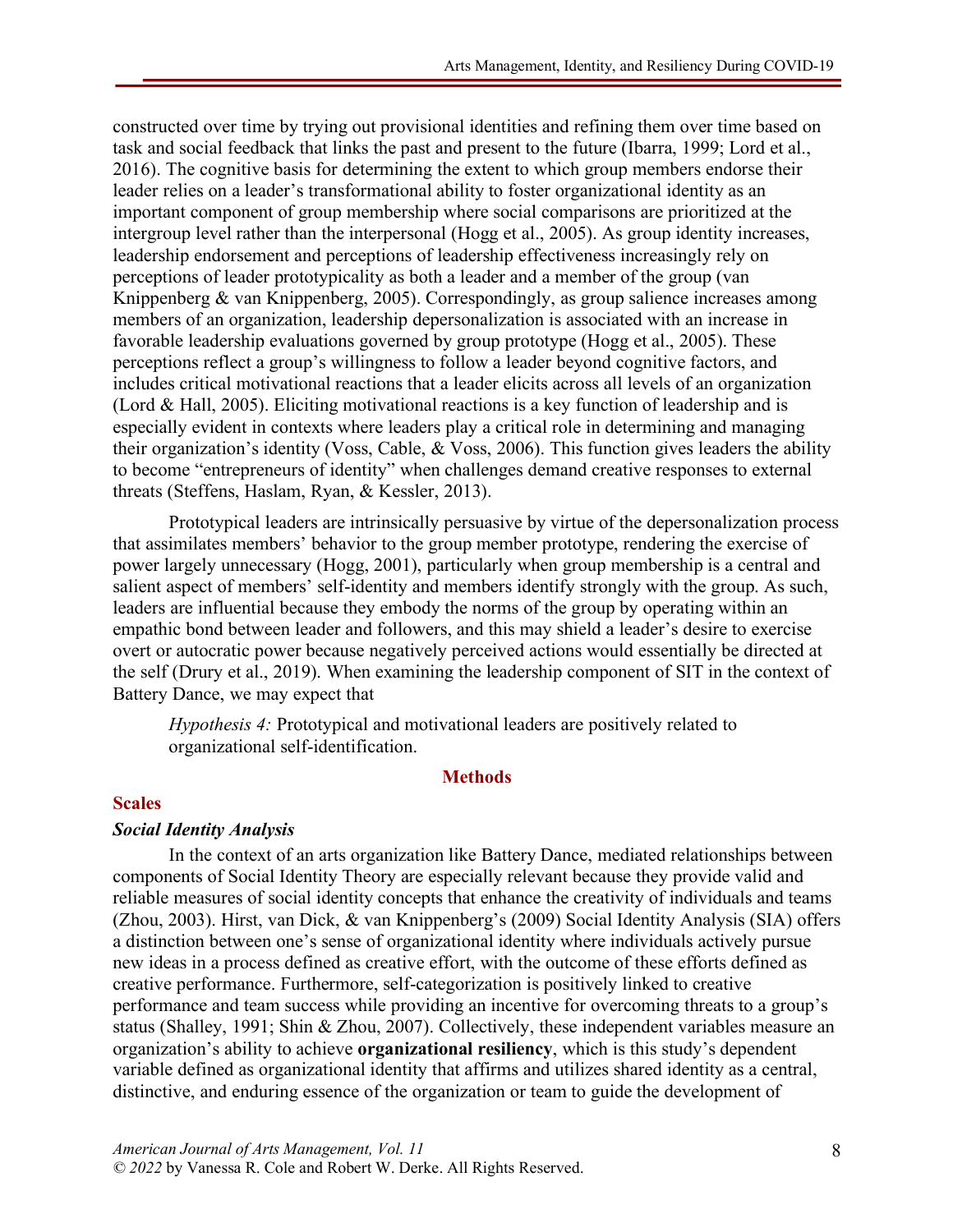operational structures and goal achievements that give value to the group's existence (Hirst et al., 2009).

# *Identity Leadership Inventory*

Leader prototypicality is the extent to which the leader is perceived to embody collective identity (Hogg et al., 2012), and inspirational motivation is a critical component of transformational leadership as a leader advocates the value and quality of the organization (Dionne, Yammarino, Atwater, & Spangler, 2004). The interaction between leader prototypicality and motivation strengthens the relationship between group identification and creative effort (Dionne et al., 2004). This confirms the use of the Identity Leadership Inventory (ILI) constructed by Steffens et al. (2014) as an effective tool to examine how self-identification and creative effort within Battery Dance might interact to produce the creative performance that leads to organizational resiliency. Identity entrepreneurship leads to shared identity when leaders place themselves close to the center of the group and by creating a group prototype that overlaps with their own attitudes and behaviors (van Dick & Kerschreiter, 2016). Once this is enacted, identity impresarioship creates "concrete outcomes for the group" that "make us matter" (Steffens et al., 2014).

The combined components of Social Identity Analysis and Identity Leadership Inventory used as independent variables for this study as a single measurement tool are presented in Figure 1 and are defined as:

- **Creative Performance (SIA) -** The development of new, practical solutions to problems.
- **Creative Effort (SIA) -** The pro-active pursuit of new ideas and approaches to improve creative performance.
- **Inspirational Motivation (SIA) -** Advocating the value and quality of the team; helps build followers sense of collective value, worth, and efficacy; mobilizes the influence of team identification on creative efforts and performance.
- **Leader Prototypicality (ILI, SIA) -** One of us; representing the unique qualities of the group and what it means to be a member of the group; embodies the core attributes of the group that make the group special and distinct from other groups.
- **Identity Advancement (ILI) -** Doing it for us; promoting shared interests of the group.
- **Identity Entrepreneurship (ILI) -** Crafting a sense of us; creating a shared sense of "we" and "us" in the group; making different people feel that they are part of the same group which increases cohesion and inclusiveness in the group; clarifying people's understanding of what the group stands for by clarifying standards and ideals.
- **Identity Impresarioship (ILI) -** Developing structures, events and activities that give weight to the group's existence and allow group members to live out their membership; doing things to make us matter, making the group visible not only to group members but to people outside the group.
- **Organizational Self Identification (ILI, SIA) -** Shared identity, and not simply internalization of organizational goals and values.
- **Depersonalization (SIA) -** Cognitive process whereby group-related social meanings take precedent over personal social meanings.
- **Distinctiveness (SIA) -** Perception of the organization as an ingroup versus comparable, and often external, outgroups.
- **Self-Categorization (SIA) -** Level to which members identify with the organization.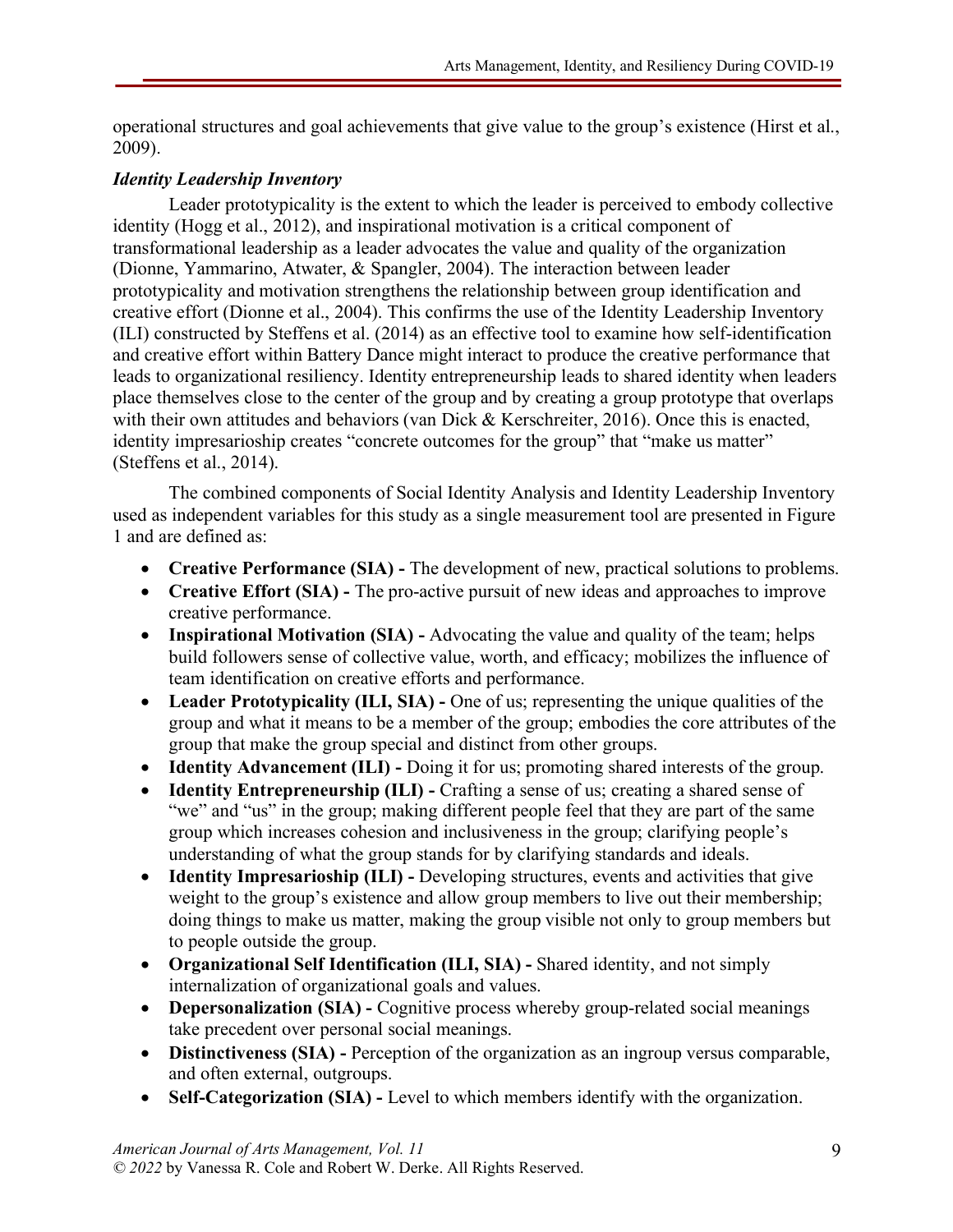

**Figure 1.** *Scales used to predict organizational resiliency*

# **Participants**

This study examined the research hypotheses utilizing a sequential mixed methods approach, beginning with a quantitative survey followed by a qualitative interview with subjects from the same sample pool. All members of the organization were invited to participate in the survey and interview process. Participant distribution rates for the survey include dancers (N=7, 100%), board members (N=17, 94%), leaders (N=3, 100%), and staff (N=4, 67%), yielding 31 total subjects and 806 data points. Participant distribution rates for the interview include dancers  $(N=4, 57%)$ , leaders  $(N=3, 100%)$ , and staff  $(N=3, 50%)$ , yielding 10 total subjects and 325 data points.

# **Materials**

# *Quantitative*

This study used a twenty-six-question survey derived from Hirst, van Dick, and van Knippenberg's (2009) Social Identity Analysis as a valid and reliable scale. The questions used a five-point Likert-scale from disagree strongly to agree strongly and were randomly presented in blocks of 6 to 7 questions. Answers from each component were combined to create an average score.

# *Qualitative*

Twelve interview questions were adapted from the survey as open-ended questions supplemented by questions from the Identity Leadership Inventory - Short Form (Steffens et al., 2014). This was done to strengthen the study's ability to determine how the relationship between member identity, artistic identity, and leadership practices may impact organizational performance and resiliency during the pandemic.

Statements from interview transcripts were coded when they matched *a priori*, contentspecific components found in the Social Identity Analysis-Identity Leadership Inventory scale. A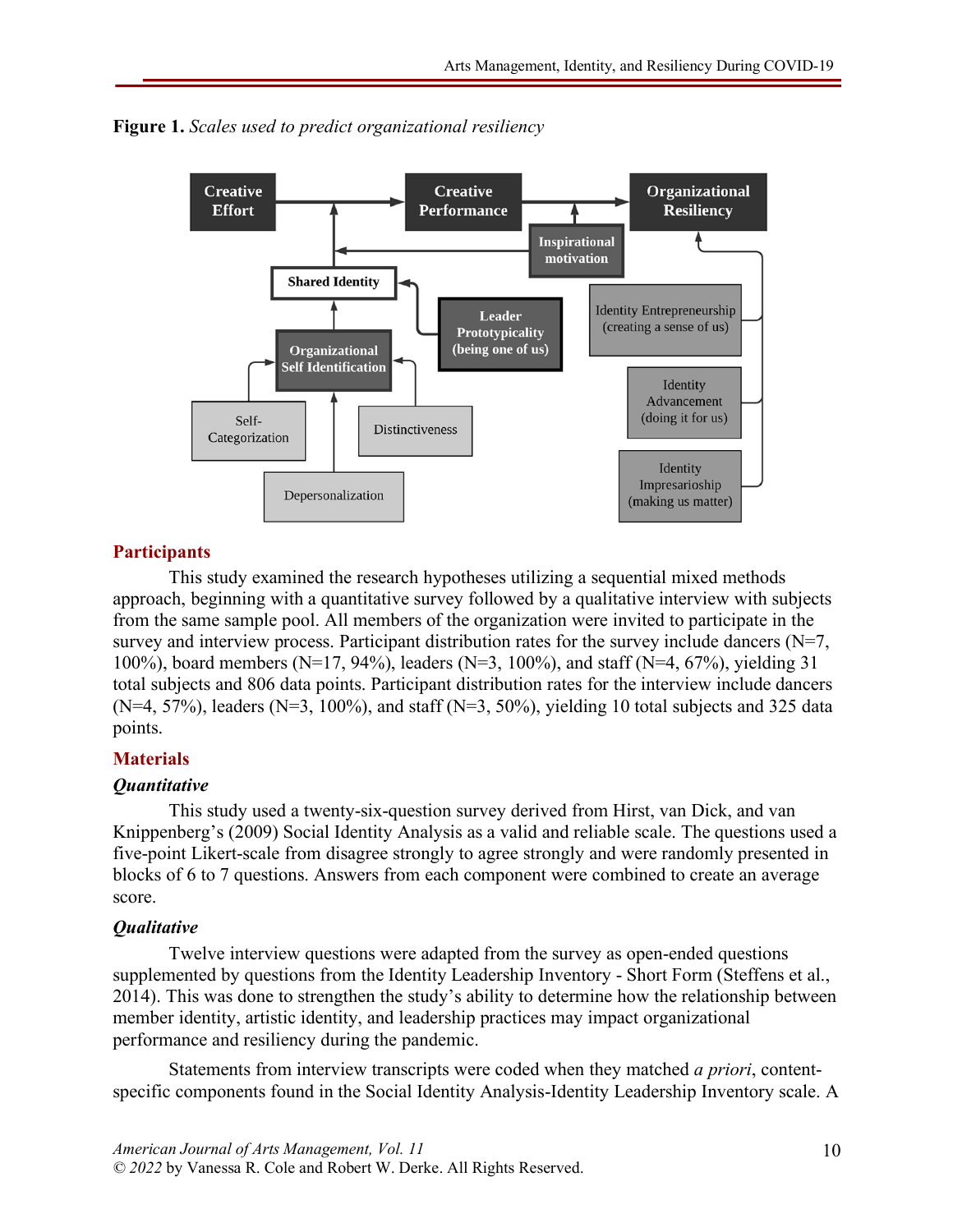5-point Likert-scale format was used to score participant responses when statements offered evidence of aligning with independent variables, ranging from one (statements provided no support) to five (statements provided strong support). Scoring evidence of Social Identity components in the qualitative data using a quantitative scale allowed for statistical analyses of interview data, which was then used to further support survey findings.

Role identity was an additional SIT theme exposed during the coding process in all interviews. As a salient component of SIT (Sharma & Sharma, 2010; Turner et al., 1987), role identity was added to the qualitative data analysis and used for all pairwise comparisons.

## **Data Analysis**

Since Likert-scale data and a small sample size would typically violate the normality assumption and the homogeneity of variance assumption (van Hecke, 2012), the Kruskal-Wallis nonparametric measure was utilized to determine whether there were statistically significant differences between the dancers, leaders, staff and board members. This statistical test is considered the nonparametric equivalent of the One-Way ANOVA (Statology, 2019). Having 31 subjects limited survey analyses to descriptive statistics, correlations, and pairwise comparisons. The interview data was able to support and expand upon the survey findings by providing 325 data points for additional analyses.

## **Results**

Descriptive statistics of the survey showed that inspirational motivation across all organizational roles ( $M = 4.65$ ) had the highest mean score by comparison to the other variables. An analysis of the grand means from the interview showed that the largest mean score of all variables summed across roles was distinctiveness  $(M = 4.16)$ , indicating that most participants perceived Battery Dance as distinctly unique compared to other organizations in the arts sector.

# *Hypothesis 1A:* **Organizational resiliency can be predicted by inspirational motivation and levels of perceived leader prototypicality***.*

A multiple linear regression analysis showed that organizational resiliency can be significantly predicted by inspirational motivation and the level of perceived leader prototypicality,  $F(5, 319) = 5.658$ ,  $p < .001$ ,  $R^2 = .08$ . Subjects' predicted organizational resiliency is equal to  $-2.496 + 0.672$  (inspirational motivation)  $+0.634$  (leader prototypicality). Organizational resiliency increased .672 points for each inspirational motivation score increase and .634 points for each leader prototypicality score increase. Both inspirational motivation and leader prototypicality significantly predict organizational resiliency.

### *Hypothesis 1B:* **Creative performance can be predicted by creative effort.**

A multiple linear regression analysis showed that creative performance can be significantly predicted by degree of creative effort,  $F(4, 320) = 10.411$ ,  $p < .001$ ,  $R^2 = .104$ . Subject's predicted creative performance is equal to  $2.976 + 0.255$  (creative effort). Creative performance increased 0.255 points for each point of creative effort score increase. Creative effort significantly predicts creative performance.

### *Hypothesis 1C:* **Creative effort can be predicted by organizational self-identification.**

A multiple linear regression analysis showed that creative effort can be significantly predicted by level of creative performance and organizational self-identification,  $F(4, 320) =$ 11.747,  $p < .001$ ,  $R^2 = .128$ . Subjects' predicted creative effort is equal to  $1.387 + 0.451$  (creative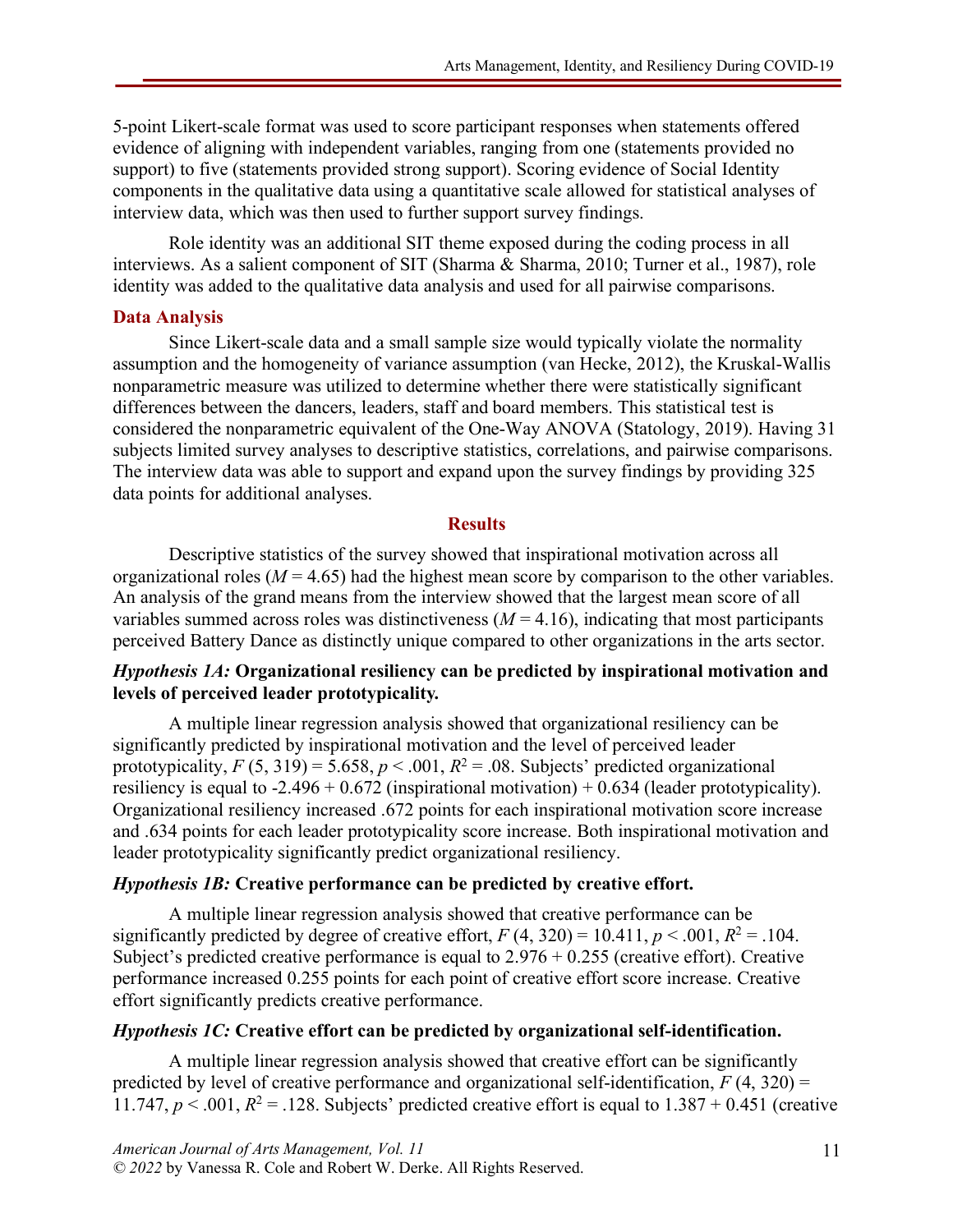performance) + 0.099 (organizational self-identification). Creative effort increased 0.451 points for each point of creative performance increase and 0.099 points for each point of organizational self-identification score increase. Both creative performance and organizational self identification significantly predict creative effort.

# *Hypothesis 2:* **Self categorization and depersonalization are positively related to organizational self-identification.**

Pearson correlation analysis and Kruskal-Wallis nonparametric pairwise comparisons were used to examine the relationship and effect of member roles, creative effort, and organizational self-identification. Quantitative survey results found that organizational self identification is significantly related to creative effort  $(r = .441, p = .013)$ . Interview data found that member roles had a significant effect on organizational self-identification,  $H(2) = 8.548$ ,  $p =$ .014. More specifically, there was a significant difference between leaders' and staff self identification,  $H(2) = 25.641$ ,  $p = .041$ , with leaders ( $M = 180.25$ ) identifying more with the organization than staff  $(M = 154.61)$ .

Battery Dance staff scored higher in self categorization  $(M = 4.12)$  than depersonalization  $(M = 3.83)$ . The staff strongly identified with the organization, but scores did not reflect as high a level of organizational investment, meaning that group goals may not override personal goals. While not significantly different than other groups, dancers did exhibit more variation within the self-categorization and depersonalization components. This signals that dancers show wider fluctuations in the way they identify with the shared identity of the organization.

# *Hypothesis 3:* **Distinctiveness is positively related to organizational self-identification.**

Examination of the cohesiveness of the organization was measured by analyzing scores in distinctiveness, a key component of organizational identity that measures the degree to which subjects view the organization as being unique by comparison to other groups. Results found that distinctiveness is related to organizational self-identification ( $r = .251$ ,  $p < .001$ ). The more strongly the subject identified with the organization, the more distinct they reported the organization to be when compared to others in the arts sector. However, there was a significant difference between distinctiveness scores measured in pairwise comparisons by member role,  $H(2) = 9.245$ ,  $p = .01$ . Staff ( $M = 172.41$ ) showed significantly higher distinctiveness scores than leaders ( $M = 147.79$ ),  $H(2) = 24.621$ ,  $p = .018$ .

Perceptions of organizational resiliency were significantly different among member roles,  $H(2) = 17.426$ ,  $p < .001$ . Leaders ( $M = 190.98$ ) scored significantly higher than dancers ( $M =$ 143.63), *H* (2) 47.295, *p* < .001, and staff (*M* = 160.31), *H* (2) = 30.679, *p* = .047. Similar to the results found in Hypothesis 2, leaders scored higher in their perceptions of resiliency than the rest of the organization.

# *Hypothesis 4:* **Prototypical and motivational leaders are positively related to organizational self-identification.**

According to SIT, the most effective leader-member relationships depend on strong member identity with the organization. Survey correlation results found that organizational selfidentification is strongly related to inspirational motivation ( $r = .804$ ,  $p < .001$ ), leader prototypicality ( $r = .486$ ,  $p = .006$ ), and creative performance ( $r = .707$ ,  $p < .001$ ). Further nonparametric pairwise comparisons found statistically significant differences between different roles in the organization on leader prototypicality,  $H(3) = 9.302$ ,  $p = .026$ , and creative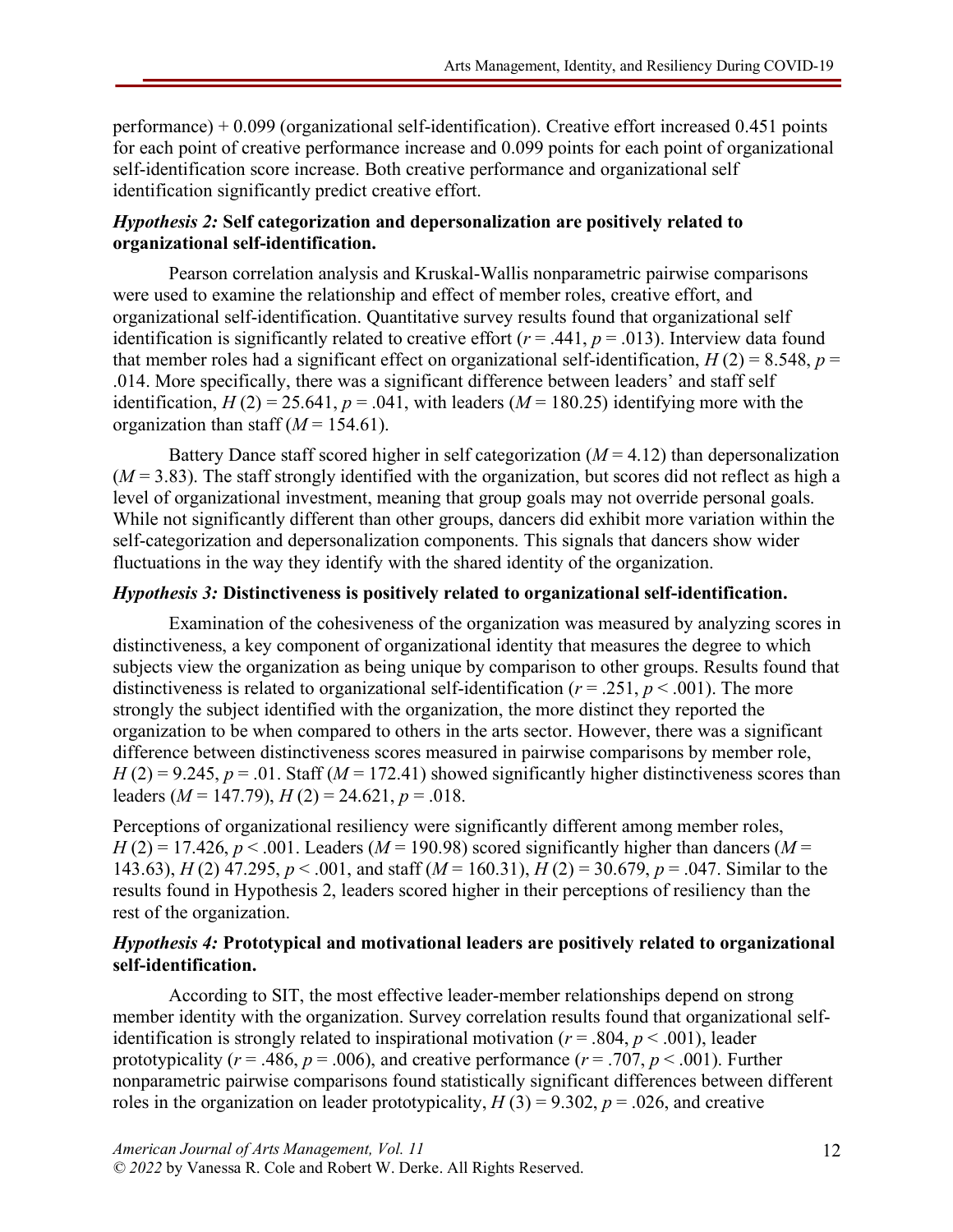performance,  $H(3) = 9.096$ ,  $p = 0.028$ . Dancers scored significantly lower for both categories. More specifically, scores on perceptions of leader prototypicality were significantly different between the dancers and board,  $H(3) = 11.442$ ,  $p = .03$ , with board members ( $M = 19.71$ ) perceiving leaders as having a higher degree of group-member prototypicality as compared to the perceptions reported by dancers  $(M = 7.71)$ . The scores on creative performance were significantly different between the dancers and leaders,  $H(3) = 17.071$ ,  $p = .036$ , with leaders (*M*  $= 26.25$ ) reporting a higher instance of creative problem solving than dancers ( $M = 9.93$ ). Since the dancers scored significantly lower than leaders on leader prototypicality and creative performance, this reflects a need for Battery Dance leadership to address shared identity and sensemaking during the pandemic.

The leadership team also plays a role in motivating members of the organization, and results indicate that inspirational motivation is strongly correlated with leader prototypicality (*r* = .534,  $p = .002$ ), creative effort ( $r = .462$ ,  $p = .009$ ), and creative performance ( $r = .803$ ,  $p < .001$ ). Similar to findings for Hypothesis 1A, inspirational motivation is part of the equation that predicts organizational resiliency and is strongly correlated with those categories.

Quantitative analyses of coded interview statements found significant differences when variables were measured in pairwise comparisons based on member roles. Creative performance, *H* (2) = 9.46, *p* < .009, leader prototypicality, *H* (2) = 27.358, *p* < .001, and creative effort *H* (2)  $= 14.808$ ,  $p = .001$ , all showed significant differences among group-member roles within the variables that predict organizational resiliency. Figure 2 shows significant differences between group member roles, with leaders perceiving the organization's capacity for organizational resiliency significantly higher than the rest of the organization, which may result in decreased cohesion within Battery Dance.



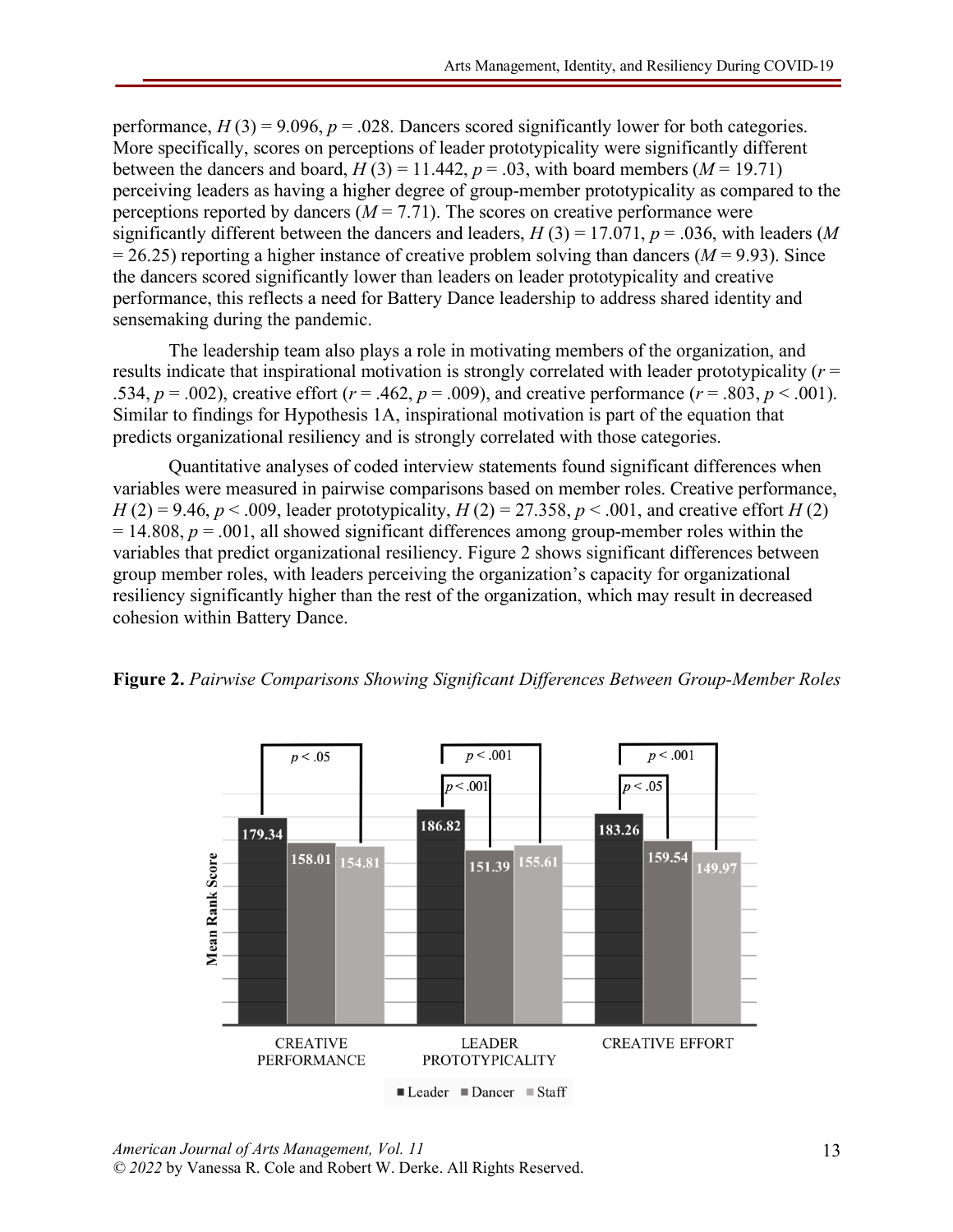#### **Discussion**

The most compelling finding that has emerged from this research study showed that organizational resiliency can be significantly predicted by the level of inspirational motivation and leader prototypicality. Combined with additional findings related to Hypothesis 1B and 1C that show creative effort predicting creative performance and identity predicting creative effort, we can form a distinct statement of how Battery Dance exhibited resiliency in a time of crisis: *Effort can be transformed into performance if members strongly identify with the organization and view their leaders as prototypical of group attributes. This transformation process can then lead to organizational resiliency during times of crisis if leaders mobilize the influence of shared identity on the organization's creative performance.* This supports previous studies that show how intergroup relations play a major role in forming beliefs and perceptions that define group attributes, as well as the critical role that effective leadership plays in transforming effort and identity into performance (Hogg et al., 2005; Lord & Hall, 2005).

In many ways, Battery Dance overcame pandemic-related challenges by successfully using the *effort-to-performance-to-resiliency* finding on a range of operational levels and with respect to their organizational culture. Utilizing donors to procure technical gear for dancers to upload videos and getting clearance from the NYC Police Department to film early morning performances in outdoor spaces are prime examples of how leaders successfully used bricolage in the face of extreme challenges.

In relation to the creative performance and resiliency finding in Hypothesis 1B, a member's perception of identity will likely depend on what mission-based performance component they relate to the most. While some dancers mentioned that "we are so focused on our international work that sometimes we forget that our home is New York City…even prepandemic…we have only one show a year in the city," others dancers spoke about being "ambassadors of creativity" and defined their work as "encouraging the creativity of other people."

With survey data showing a significant correlation between organizational identification and creative effort, it becomes critical to address the difference between staff and leaders' level of identification with Battery Dance during a pandemic that threatened the programs with which members most identify. Most notably, interview data showed greater variation of depersonalization and self-categorization among dancers than any other group, which then resulted in lower organizational identification scores. Overall, findings showed that *leaders and board members identify more strongly with Battery Dance compared to the dancers' level of organizational identity.*

Abrams and Hogg (1990) showed that self-categorization emerges as group members negotiate their relationships and behavior within the larger organization. However, the most salient element of this finding occurred in the context of uncertainty caused by the challenges that COVID-19 placed on Battery Dance and similar arts organizations. Since the defining characteristics of categorization and prototypicality are not an objective reality but rather a subjective sense of group attributes that fluctuate according to context, times of uncertainty will prescribe what members perceive as appropriate attitudes and behaviors in response to a challenging situation or environment (Hornsey, 2008). Given that the challenges of COVID-19 included a decrease in financial resources for many artists across the country, it is possible that salaried leaders of Battery Dance or board members who do not depend on a salary from the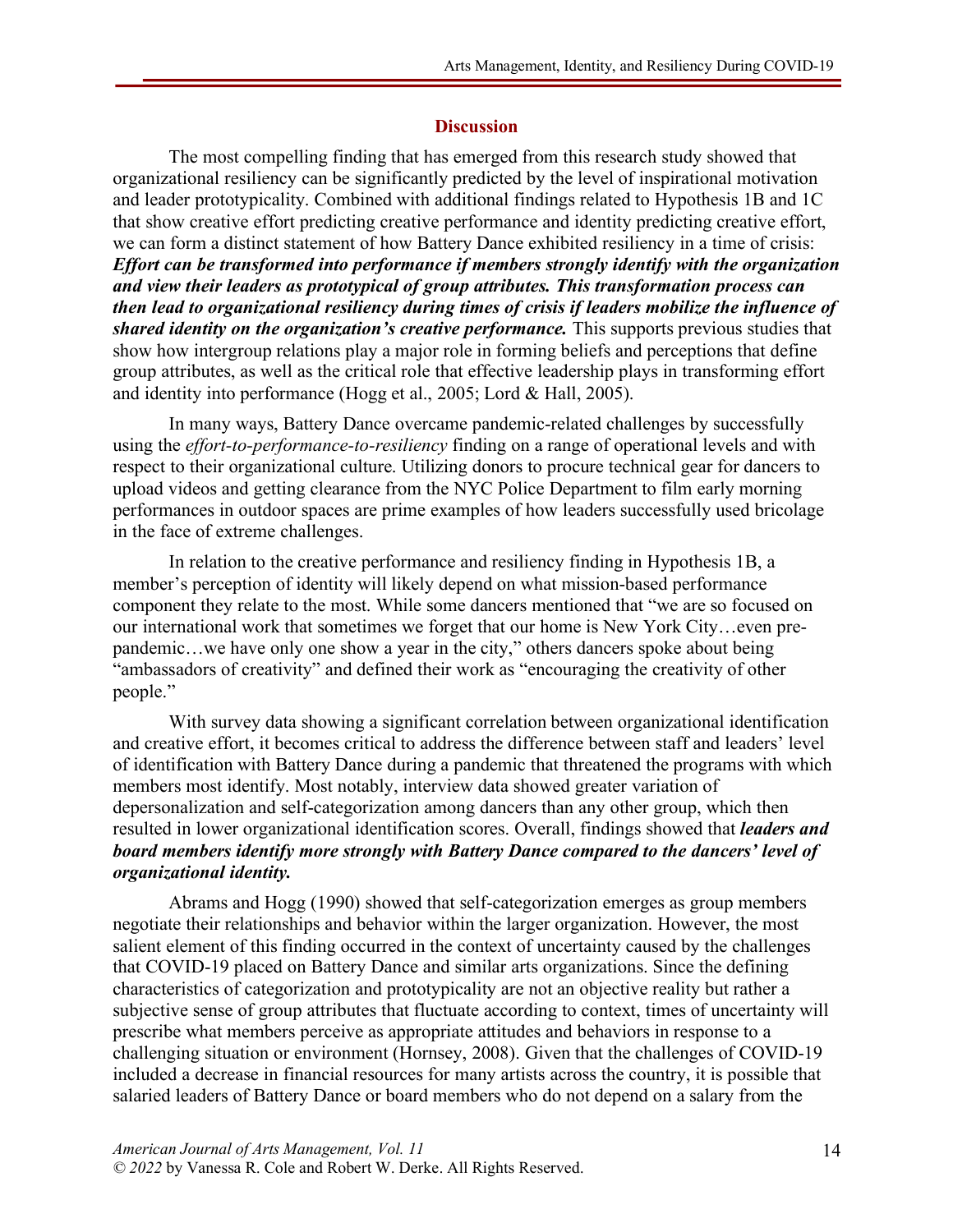organization maintain affordances that allow them to identify more strongly with the organization. By contrast, the dancers who are also employed by other organizations may need to balance the role of self-identity and social identity in an effort to find value in their group membership.

Critical findings of this study also include the greater variance of self-categorization among dancers and the lower scores for dancers' perception of leader prototypicality. At one end of the spectrum, a dancer who was asked about leaders responded by saying "we're all leaders, no one is directing us in the room...we're in practice alone." Although this suggests a disconnect between a dancer's role as an artist-educator and how leaders facilitate program execution, it is countered by a very strong organizational culture where staff members who "think leadership, think of [their Chief Operating Officer]." A dancer at the other end of the spectrum described the executive team as "amazing; they would do anything for us and I never doubt the sense of family that our company has and the sense of unity; we all want everyone to be successful and safe and secure." This quote displays the potential for an important overlap between leadership prototypicality, identity advancement, and organizational self-identification as the sum of depersonalization and self-categorization, which confirms the utility of the adapted measurement scale used for this study.

Similarly, staff members showed a greater level of identity with their role than with the larger organization. Statements from staff members who said "we don't all have an affinity for dance" implies that staff members may identify more with the social justice mission of the organization. By contrast, data shows that dancers identify more with their personal identity as a dancer than with their depersonalized identity as a dancer with Battery Dance. Conflicts between identities will then tend to be cognitively resolved by "ordering, separating, or buffering" identities that define an individual by their most salient social identity (Stryker & Serpe, 1982).

Dancers at Battery Dance were unable to fully practice the artform that defines their artistic identity, yet the organization provided opportunities for them to continue dancing and teaching within the boundaries set by COVID-19. Although this study's survey instruments asked the same questions of all members, dancers were asked an additional question about the impact of COVID-19 on their identity as artists. This question was met with a wide range of expected and unexpected responses, from being "a blow to my ego" to being "extremely grateful and thankful for this artistic year" to looking at 2020 as a "blessing in disguise."

Many of the dancer's responses made a connection between the challenges of COVID-19 and the organization's programming. Even though it was "a difficult process" as many dancers "craved connecting" and struggled with "an identity crisis" in the absence of "feeling the energy of the audience," it gave them the chance to "express something deep like [they] never could have with any other company...almost like a dance missionary." This quote shows how the social justice mission of Battery Dance gives its members a sense of purpose, especially with respect to the relationship between creative performance and the economic challenges that NYC artists have faced during the pandemic.

Quantitative results show that dancers viewed leaders as less than prototypical, meaning that Battery Dance leaders are not all seen as sharing all of the attributes that define group membership as perceived by the dancers. This finding is intrinsically related to the qualitative results in Hypothesis 4 that show a significant difference between the way leaders view creative performance as compared to dancers and staff. This expands upon findings for Hypothesis 1B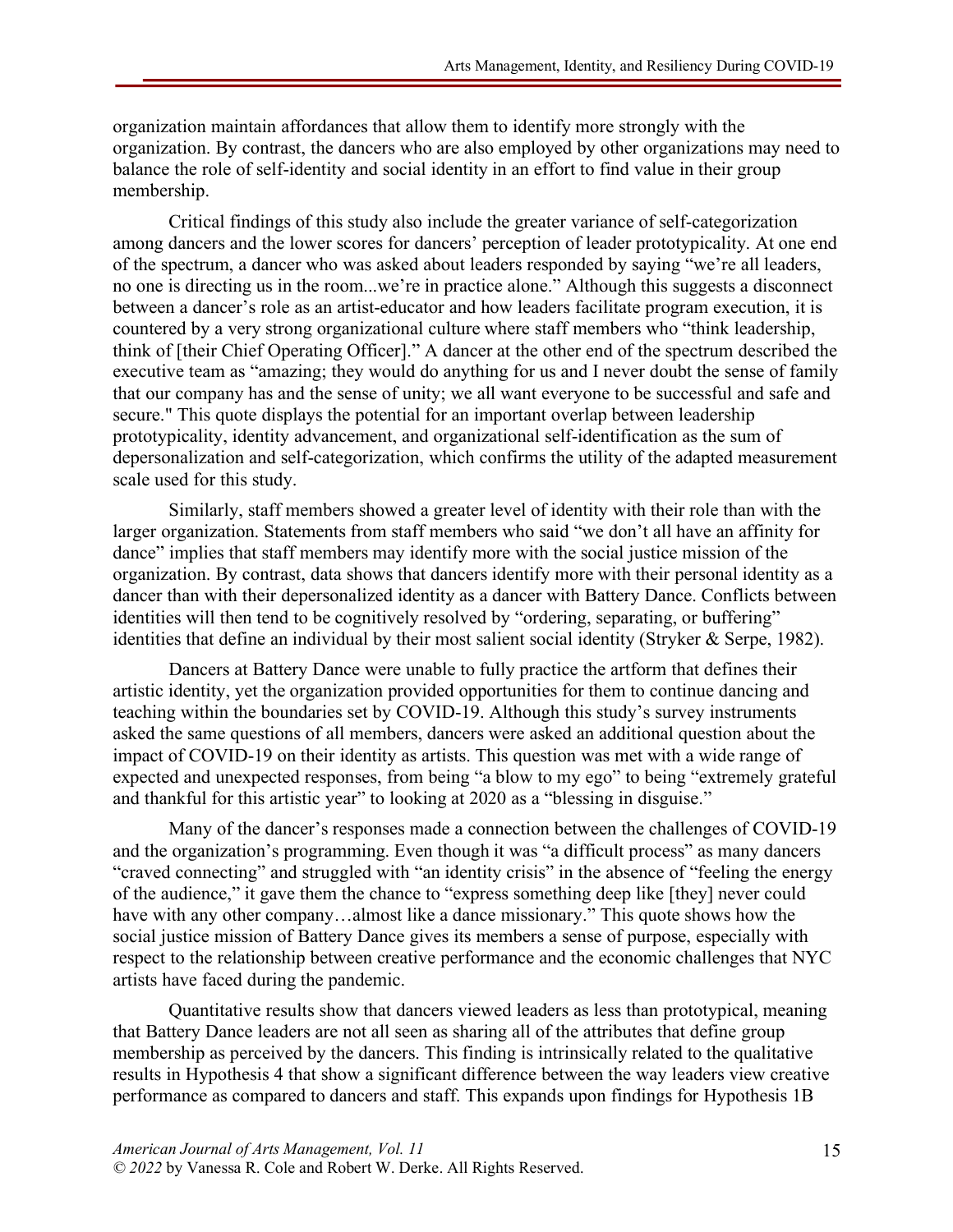and 1C, adding that *shared identity is a critical component of organizational resiliency at Battery Dance because it aligns organizational members' perceptions of creative performance.* This finding aligns with research from Reicher and Hopkins (2003), who showed that leaders and followers construct shared identities as a form of sensemaking to help construct and define future possibilities when faced with threats. A shared identity among the group then becomes a driver behind an organization's potential for effectively overcoming crisis (van Knippenberg, 2011).

Qualitative data supports these findings and shows how identity and creative performance are operationalized across the organization's programs and roles. The discrepancy in identity is reflected across constituents and results in "segmented audiences and supporters." Based on several statements from staff members, segmented identities are reflected in instances of siloed operations where staff members view themselves as "just fitting into the grand scheme of things" with little knowledge of what other roles are doing. Several dancers lamented that most New Yorkers have "no idea about us, yet anywhere you go in India, everyone knows who Battery Dance is." While dancers noted that "leaders have made [international social justice work] their focus," they followed up with suggestions that would allow Battery Dance to take on a more "prominent role in the New York and international dance scene." Dancers also reported several external factors that impact their creative performance and identity, including moments of cognitive drain when working with unruly students in NYC public schools who are "forced to be there" as opposed to the students in international programs.

*Dancers showed more variance in their connection to Battery Dance than the connection exhibited by any other role.* This finding may prove to become an important component of building resiliency at Battery Dance in the future because a decrease in categorization-based depersonalization suggests that group cohesion and solidarity will be difficult to achieve (Tindale et al., 2001; Turner et al., 1987). There could be many reasons for this variance, and qualitative data points to several factors that may impact their depersonalization, especially when hired under a freelance status. Although their freelance status allows dancers to perform elsewhere and grow in their artistic craft, it also forces some to seek other employment that may not be dance related. Similar to many NYC-based artists, dancers report the "NY hustle; 12-hour to 16-hour days; doing a variety of things from singing and dancing, taking class, to bartending at night." Internally, dancers offered numerous responses that seemed to contain mixed messages about their perceptions of how they fit in to the collective identity of the organization, including: "I think that we are capable of being a very popular wellknown company, performance wise, and you know, outreach, social work, what have you."

As noted earlier, staff members identified more strongly with their respective area of focus rather than the artistic nature of the organization's performance component. This may be a positive or negative finding, and would require further investigation in order to examine how this impacts organizational success. However, this study can conclude that dancer identity plays a unique role in the organization because dancers are required to identify with multiple roles as educators, performers, and facilitators.

Dancers report being "hungry" and wanting to "invest deeply into this company," "build momentum," "keep pushing," and "take the organization to that 'place' any way I can." Finding this degree of dedication coupled with the identity variance discussed earlier provides evidence that the wide breadth of Battery Dance programming might decrease organizational cohesion by diluting member self-categorization in any one area depending on which mission component(s) a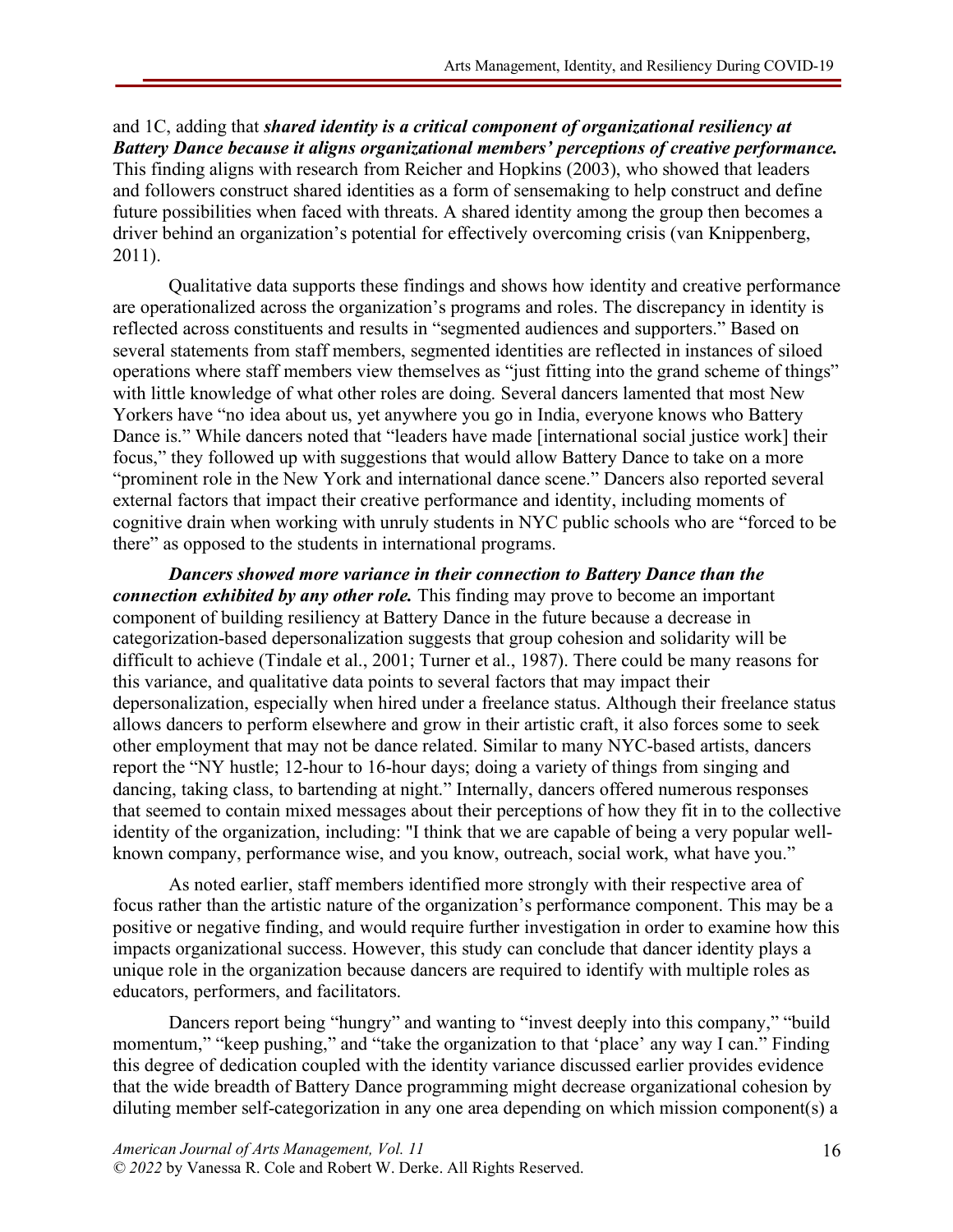member identifies with the most. Furthermore, if dancers do not perceive leaders as having high levels of team prototypicality, and explicit program measures are not used by leaders or staff to design and evaluate program content and delivery, then it is possible for dancers to become burdened by a high cognitive load as they negotiate their self-concept within the broad scope of the organization. The founder of Battery Dance recognizes that no matter where they go in the world, the dancers are "Battery Dance personified," yet this can only be operationalized at the highest level if dancers increase their sense of shared identity with the organization.

## **Sensemaking Attribution Error**

The most consistent finding that emerged from every interview was a high degree of perceived outgroup homogeneity, to the point that researchers dubbed the participants' perception as a *sensemaking attribution error*. Perceptions of outgroup homogeneity are found in high levels of self-categorization and distinctiveness, where group members view all outgroups the same, regardless of how different they are when objectively measured against multiple criteria that would otherwise define outgroups of being fundamentally different with regard to mission, size, or history (Judd  $\&$  Park, 1988). Furthermore, the context in which members voiced their perception of outgroup homogeneity was consistently framed as a sensemaking attempt when measuring their own distinctiveness. At the root of SIT, groups increase their need for selfesteem by seeking positive differences between themselves and outgroups (Tajfel, 1981), yet the desire to project a mission-driven social identity may predispose Battery Dance groups to intergroup conflict among dancers, leaders, and staff based on role attributes that are mutually compared (Ashforth & Mael, 1989).

Executive leadership noted that "we have challenged that perception that you can be at the highest level artistically and at the same time, be an agent of change in society." Although this statement can be seen as a summative expression of the organization's societal value, he still compared Battery Dance to New York City Ballet (NYCB), Alvin Ailey, American Ballet Theater, and Mark Morris in terms of popular notoriety, funding, and projected status. While one might be tempted to make comparisons across companies that share an art form, it could be argued that dance is the only similarity across these organizations. NYCB is an institution, Alvin Ailey is driven by a strong cultural component, and the legacy of American Ballet Theater includes their designation as America's "National Ballet Company." Not only are these organizations different from Battery Dance, they are different from one another as well, with each having the distinction of being great at what they do, including Battery Dance.

Donors donate to nonprofits that are aligned with their philanthropic interest, whether that includes a distinctive cultural mission or the perception of being a national institution. Battery Dance receives grants from the US State Department for their work overseas. This is proof that Battery Dance is able to secure funding because of their expertise in delivering a specific program designed to reflect their mission. However, when speaking of funding for performances, members blamed external perceptions "of mediocrity" that they need to overcome even though local audiences have limited opportunities to attend performances of the company beyond their yearly Festival. Even negatively valued distinctions can be associated with organizational identification, which is then utilized as a defense mechanism that transforms a negative distinction into a positive one through verbal and nonverbal "symbolic interactionism" (Ashforth & Mael, 1989). While one leader compared Battery Dance to large institutions, another leader extolled the benefits of Battery Dance being small enough that they could quickly pivot and creatively modify their programming in response to COVID-19.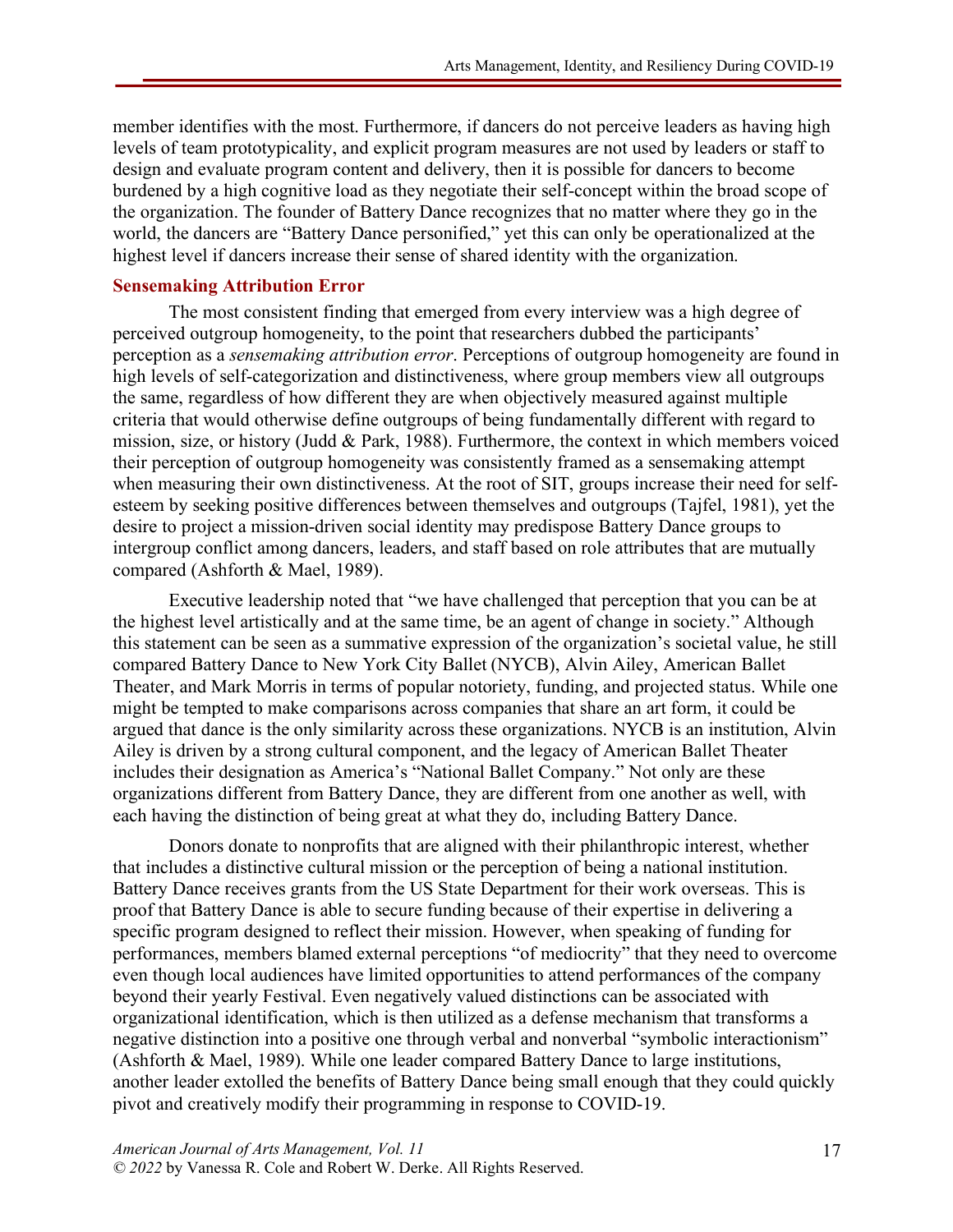The degree to which these comparisons were repeated across every interview shows that this discourse may have become a group norm where members use their size and status as a form of meaning-making by comparing themselves to disparate organizations. The mission of Battery Dance is indeed unique, but it is unique because of who they are, not who they are not. Comparing their mission of social justice working in war-torn countries cannot be compared to a large institution like Lincoln Center. Not only is it a false comparison, it may cause a level of cognitive dissonance that prevents the organization from identifying programs and processes that can be improved.

These comparisons also provide insight into how relational identity informs self-concept on an individual level and collective identity on the group level (Lord & Hall, 2005). Interviews of Battery Dance members provide an example where relational identity may emphasize potentially false interpretive structures that define the organization's distinctiveness. This reflects back to members as individual identities that are iteratively constructed by emphasizing one's uniqueness of the self as compared to others.

Dancers operate in a world of stimuli, from the intimate touch of others to the proprioceptive experience of movement and sound. Similarly, outgroup differentiation, group norms, and discourse provide dynamic stimuli which creates emotional, motivational, and behavioral reactions that reflect sensemaking through embodied cognition (Barsalou, 1999). Therefore, members' relationship with leaders is likely bound by interpretive structures eliciting cognitive and emotional reactions that determine the perception of leader prototypicality and inspirational motivation.

### **Limitations and Future Directions**

Researchers acknowledge that Battery Dance represents a small sample size. However, the aim of this study is to examine one of the few nonprofit arts organizations based in NYC that continued to serve their stakeholders around the world. Future studies may utilize the SIT framework to examine larger organizations that reopened after the availability of vaccines.

Researchers would like to extend their gratitude to Battery Dance for participating in this study. Their transparency and commitment to improving the arts sector adds to the enormous artistic, educational, and socio-emotional impact they make around the world. Arts organizations play a unique role in society since they are often the only providers of much-needed services to their communities. While this is made possible with the help of external funding, the dedication and expertise of an organization's members are the organization's most important resource because they provide the link between services and people. In many arts organizations, artists take on an additional burden of navigating their identity as an artist bound by the operational context of an organization. Findings from this study address these identity issues and can be utilized to inform the design of programming and operations that allow organizations and stakeholders to reach their individual and collective potential.

#### **References**

- Abrams, D., & Hogg, M. A. (1990). An introduction to the social identity approach. In D. Abrams & M. Hogg (Eds.), *Social identity theory: Constructive and critical advances* (pp. 1–9). London: Harvester-Wheatsheaf.
- Albert, S., & Whetten, D. A. (1985). Organizational identity. In L. L. Cummings & B. M. Staw (Eds.), *Research in organizational behavior* (pp. 263–295). Greenwich, CT: JAI Press.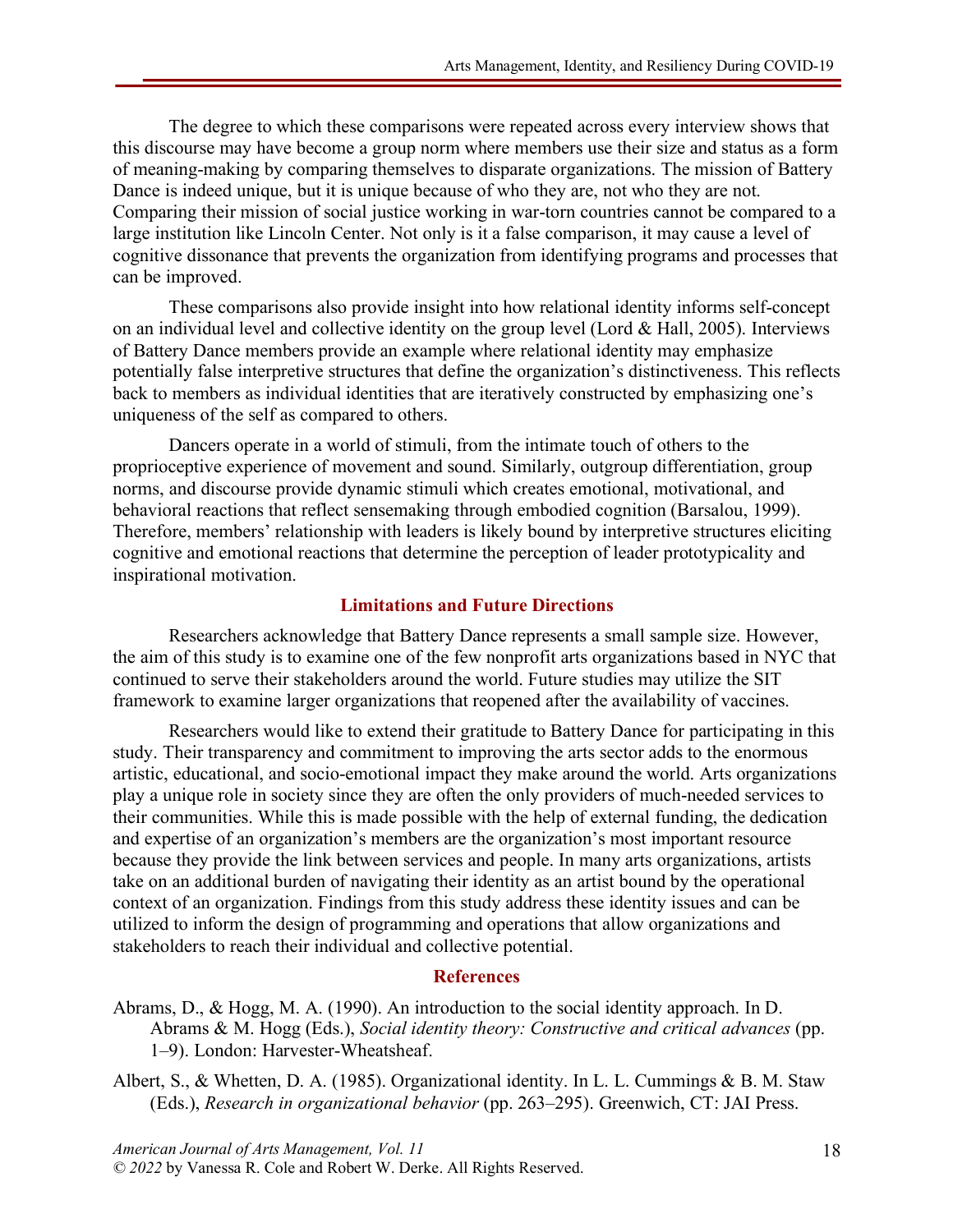- Ashforth, B. E. (1985). Climate formation: Issues and extensions. *Academy of Management Review*, *10*, 837–847.
- Ashforth, B. E., & Mael, F. (1989). Social identity theory and the organization. *Management*, *14*(1), 20–39. Retrieved from http://www.jstor.org/stable/258189
- Bandura, A. (1977). Self-efficacy: Toward a unifying theory of behavioral change. *Psychological Review*, *84*(2), 191–215. https://doi.org/https://doi.org/10.1037/0033- 295X.84.2.191
- Bandura, A. (1997). *Self-efficacy: The exercise of control*. New York: W.H. Freeman.
- Barsalou, L. W. (1999). Perceptual symbol systems. *Behavioral and Brain Sciences*, *22*(4), 577– 660. https://doi.org/10.1017/S0140525X99252144
- Bishara, H. (2021). Over 100 art workers demonstrate to demand relief for NYC's cultural sector. Retrieved May 15, 2021, from Hyperallergic website: https://hyperallergic.com/644771/art-workers-demand-relief-for-nyc-cultural-sector/
- Burke, P. J., & Tully, J. C. (1977). The measurement of role identity. *Social Forces*, *55*(4), 881– 897. Retrieved from http://www.jstor.org/stable/2577560
- Dionne, S. D., Yammarino, F. J., Atwater, L. E., & Spangler, W. D. (2004). Transformational leadership and team performance. *Journal of Organizational Change Management*, *17*(2), 177–193.
- Drury, J., Carter, H., Cocking, C., Ntontis, E., Guven, S. T., & Amlôt, R. (2019). Facilitating collective psychosocial resilience in the public in emergencies: Twelve recommendations based on the social identity approach. *Frontiers in Public Health*, *7*(JUN), 1–21. https://doi.org/10.3389/fpubh.2019.00141
- Durkheim, E. (1895). *The rules of sociological method*. New York: Free Press.
- Hillmann, J., & Guenther, E. (2021). Organizational resilience: A valuable construct for management research? *International Journal of Management Reviews*, 23(1), 7–44. https://doi.org/10.1111/ijmr.12239
- Hirst, G., van Dick, R., & van Knippenberg, D. (2009). A social identity perspective on leadership and employee creativity. *Journal of Organizational Behabior*, *30*(7), 963–982.
- Hogg, M. A. (2001). Social categorization, depersonalization, and group behavior. In M. A. Hogg & R. S. Tindale (Eds.), *Blackwell Handbook of Social Psychology: Group Processes* (pp. 56–86). Malden: Blackwell Publishers.
- Hogg, M. A., Martin, R., Epitropaki, O., Mankad, A., Svensson, A., & Weeden, K. (2005). Effective leadership in salient groups: Revisiting leader-member exchange theory from the perspective of the social identity theory of leadership. *Personality and Social Psychology Bulletin*, *31*(7), 991–1004. https://doi.org/10.1177/0146167204273098
- Hogg, M. A., Rast, D. E., & van Knippenberg, D. (2012). The social identity theory of leadership: Theoretical origins, research findings, and conceptual developments. *European Review of Social Psychology*, *23*(1), 258–304. https://doi.org/10.1080/10463283.2012.741134
- Hogg, M. A., & Terry, D. J. (2000). Social identity and self-categorization processes in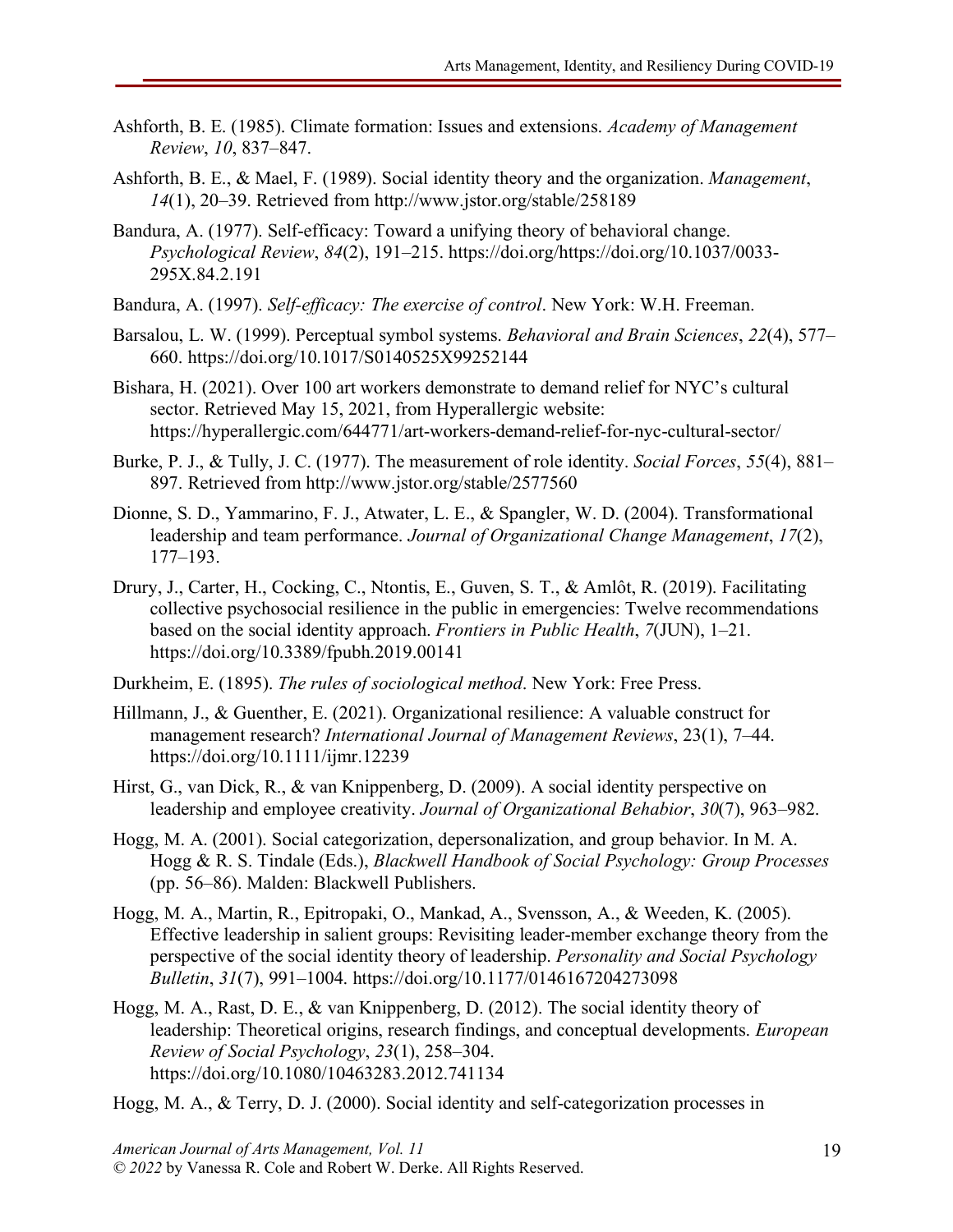organizational contexts. *Academy of Management Review*, *25*(1), 121–140. https://doi.org/10.5465/AMR.2000.2791606

- Hornsey, M. J. (2008). Social identity theory and self-categorization theory: A historical review. *Social and Personality Psychology Compass*, *2*(1), 204–222. https://doi.org/10.1111/j.1751- 9004.2007.00066.x
- Ibarra, H. (1999). Provisional selves: Experimenting with image and identity in professional adaptation. *Administrative Science Quarterly*, *44*(4), 764–791. https://doi.org/10.2307/2667055
- ICOR. (n.d.). *The organizational resilience capability assessment.* International Consortium for Organizational Resilience. https://www.build-resilience.org/OR-Capability-Assessment.php
- Ilseven, E., & Puranam, P. (2021). Measuring organizational resilience as a performance outcome. *Journal of Organization Design*, 10(3-4), 127–137. https://doi.org/10.1007/s41469-021-00107-1
- Ishak, A. W., & Williams, E. A. (2018). A dynamic model of organizational resilience: Adaptive and anchored approaches. *Corporate Communications*, *23*(2), 180–196. https://doi.org/10.1108/CCIJ-04-2017-0037
- Judd, C. M., & Park, B. (1988). Out-group homogeneity: Judgments of variability at the individual and group levels. *Journal of Personality and Social Psychology*, *54*(5), 778–788. https://doi.org/10.1037/0022-3514.54.5.778
- Kahn, W. A., Barton, M. A., Fisher, C. M., Heaphy, E. D., Reid, E. M., & Rouse, E. D. (2018). The geography of strain: Organizational resilience as a function of intergroup relations. *Academy of Management Review*, *43*(3), 509–529. https://doi.org/10.5465/amr.2016.0004
- Kazakina, K. (2020, July 16). *Carnegie Hall, N.Y. Philharmonic cut staff as aid runs out.* Bloomberg.com. https://www.bloomberg.com/news/articles/2020-07-16/carnegie-hall-n-yphilharmonic-cut-staff-as-virus-aid-runs-out
- Kozulin, A., & Presseisen, B. Z. (1995). Mediated learning experience and psychological tools: Vygotsky's and Feuerstein's perspectives in a study of student learning. *Educational Psychologist*, *30*(2), 67–75. https://doi.org/10.1207/s15326985ep3002\_3
- Lord, R. G., Gatti, P., & Chui, S. L. M. (2016). Social-cognitive, relational, and identity-based approaches to leadership. *Organizational Behavior and Human Decision Processes*, *136*, 119–134. https://doi.org/10.1016/j.obhdp.2016.03.001
- Lord, R. G., & Hall, R. J. (2005). Identity, deep structure and the development of leadership skill. *Leadership Quarterly*, *16*(4), 591–615. https://doi.org/10.1016/j.leaqua.2005.06.003
- Marques, J., Abrams, D., Paez, D., & Martinez-Taboada, C. (1998). The role of categorization and in-group norms in judgments of groups and their members. *Journal of Personality and Social Psychology*, *75*(4), 976–988. https://doi.org/10.1037/0022-3514.75.4.976
- Mead, G. H. (1934). *Mind, self, and society*. Chicago: The University of Chicago Press.
- Reicher, S., & Hopkins, N. (2003). On the science of the art of leadership. In D. van Knippenberg & M. A. Hogg (Eds.), *Leadership and power: Identity processes in groups and organisations* (pp. 197–209). London: Sage.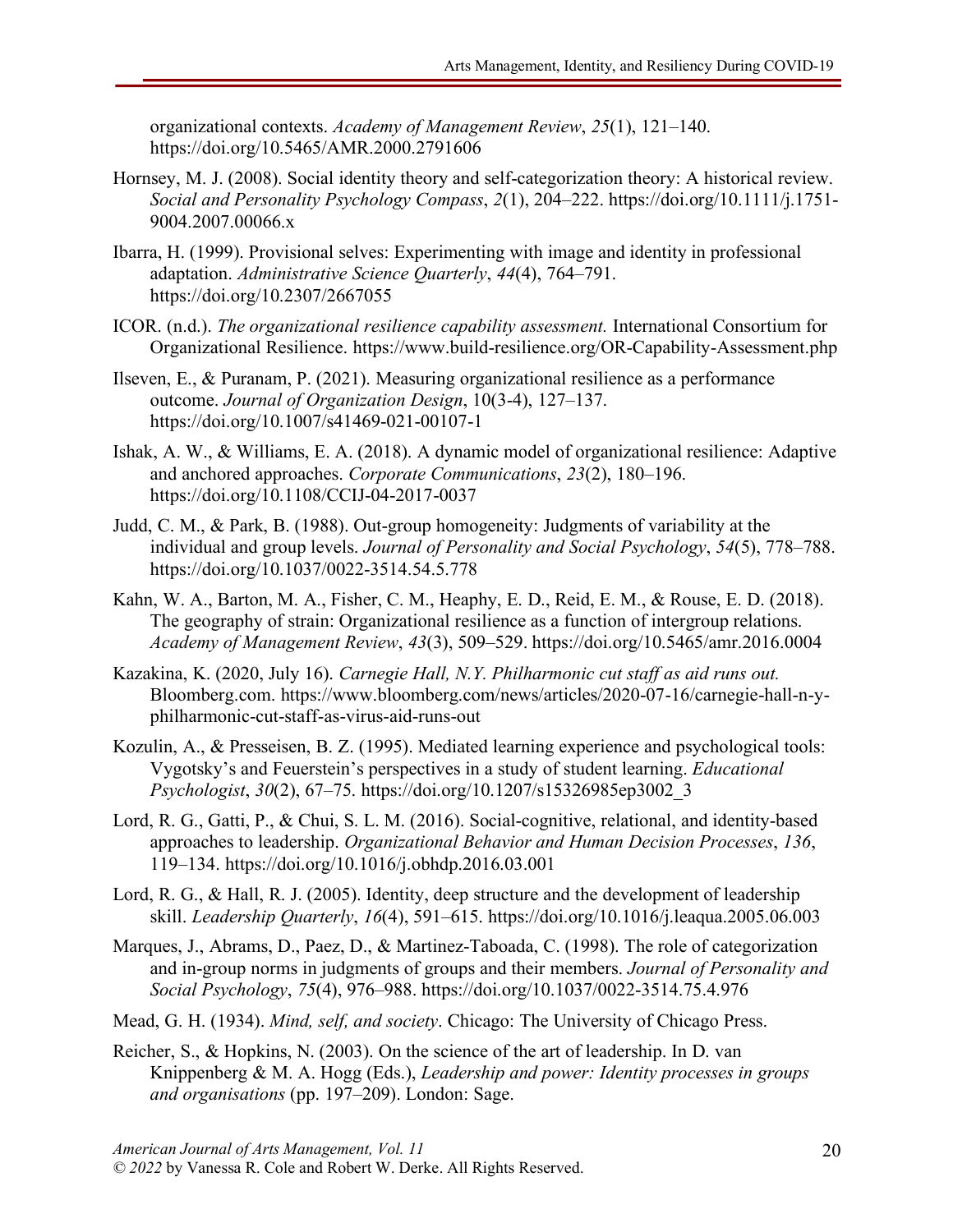- Shalley, C. E. (1991). Effects of productivity goals, creativity goals, and personal discretion on individual creativity. *Journal of Applied Psychology*, *76*, 179–185.
- Sharma, S., & Sharma, M. (2010). Self, social identity and psychological well-being. *Psychological Studies*, *55*, 118–136.
- Sherif, M. (1936). *The psychology of social norms*. New York: Harper & Brothers.
- Shin, S., & Zhou, J. (2007). When is educational specialization heterogeneity related to creativity in research and development teams? Transformational leadership as a moderator. *Journal of Applied Psychology*, *92*, 1709– 1721.
- Statology. (2019). Kruskal-Wallis test: Definition, formula, and example. Retrieved May 31, 2021, from https://www.statology.org/kruskal-wallis-test/
- Steffens, N. K., Haslam, S. A., Reicher, S. D., Platow, M. J., Fransen, K., Yang, J., … Boen, F. (2014). Leadership as social identity management: Introducing the Identity Leadership Inventory (ILI) to assess and validate a four-dimensional model. *Leadership Quarterly*, *25*(5), 1001–1024. https://doi.org/10.1016/j.leaqua.2014.05.002
- Steffens, N. K., Haslam, S. A., Ryan, M. K., & Kessler, T. (2013). Leader performance and prototypicality: Their inter-relationship and impact on leaders' identity entrepreneurship. *European Journal of Social Psychology*, *43*(7), 606–613. https://doi.org/10.1002/ejsp.1985
- Stets, J., & Burke, P. J. (2000). Identity theory and social identity theory. *Social Psychology Quarterly*, *63*(3), 224–237.
- Stryker, S., & Serpe, R. T. (1982). Commitment, identity salience, and role behavior: Theory and research example. In W. Ickes & E. S. Knowles (Eds.), *Personality, roles, and social behavior* (pp. 199–218). New York: Springer-Verlag.
- Tajfel, H. (1981). *Human groups and social categories: Studies in social psychology*. Cambridge: Cambridge University Press.
- Tajfel, H., & Wilkes, A. L. (1963). Classification and quantitative judgement. *British Journal of Psychology*, *54*(2), 101–114.
- Tindale, R. S., Meisenhelder, H. M., Dykema-Engblade, A. A., & Hogg, M. A. (2001). Shared cognition in small groups. In M. A. Hogg & R. S. Tindale (Eds.), *Blackwell Handbook of Social Psychology: Group Processes* (pp. 1–30). https://doi.org/10.1002/9780470998458
- Turner, J. C., Hogg, M. A., Oaks, P. J., Reicher, S. D., & Wetherell, M. S. (1987). *Rediscovering the social group: A self-categorization theory*. New York: Basil Blackwell.
- van Dick, R., & Kerschreiter, R. (2016). The social identity approach to effective leadership: An overview and some ideas on cross-cultural ceneralizability. *Frontiers of Business Research in China*, *10*(3), 363–384. https://doi.org/10.3868/s070-005-016-0013-3
- van Hecke, T. (2012). Power study of anova versus Kruskal-Wallis test. *Journal of Statistics and Management Systems*, *15*, 241–247. https://doi.org/10.1080/09720510.2012.10701623
- van Knippenberg, B., & van Knippenberg, D. (2005). Leader self-sacrifice and leadership effectiveness: The moderating role of leader prototypicality. *Journal of Applied Psychology*, *90*(1), 25–37. https://doi.org/10.1037/0021-9010.90.1.25